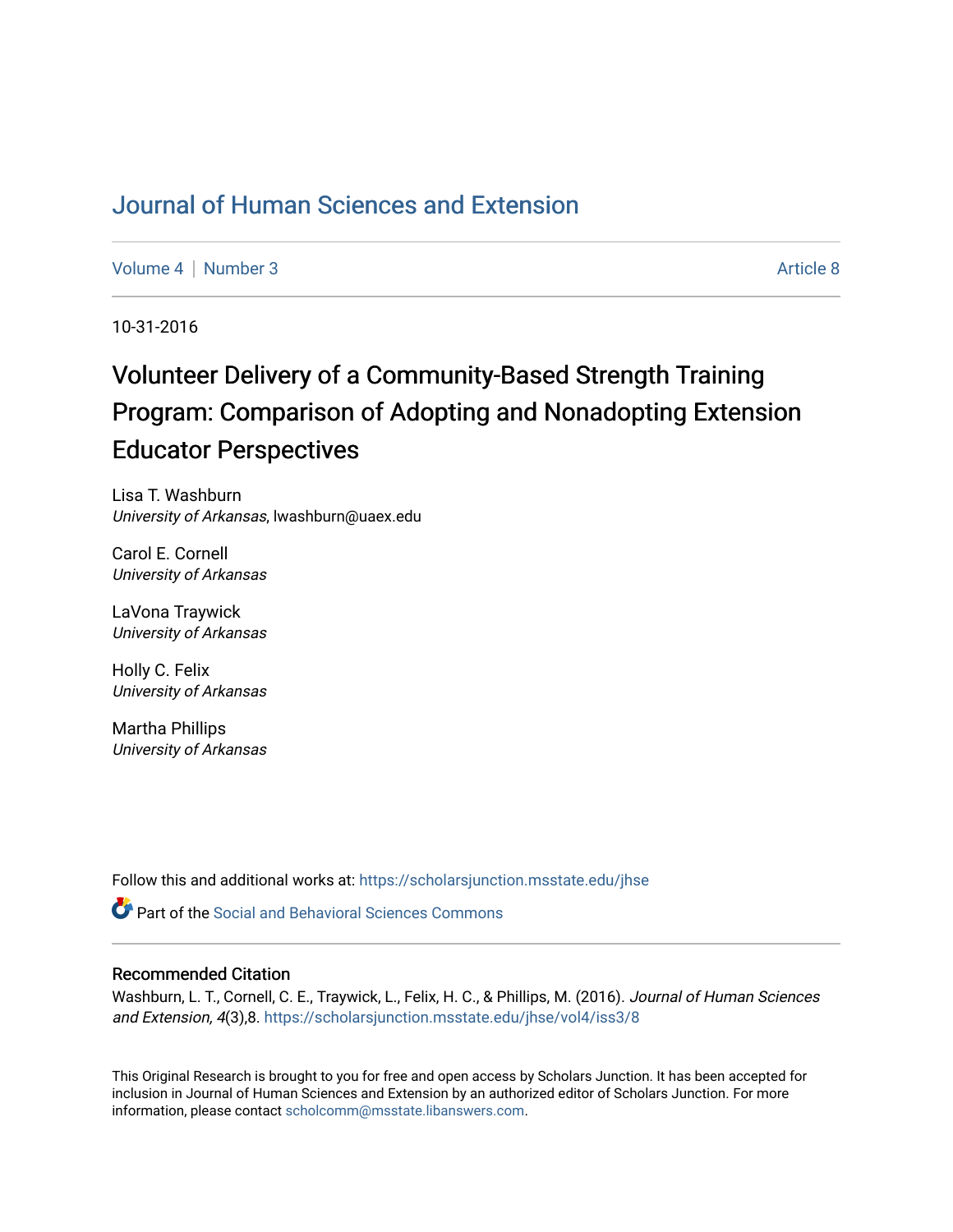## **Volunteer Delivery of a Community-Based Strength Training Program: Comparison of Adopting and Nonadopting Extension Educator Perspectives**

**Lisa T. Washburn Carol E. Cornell LaVona Traywick Holly C. Felix Martha Phillips**  *University of Arkansas*

*Volunteer leaders are increasingly being utilized to deliver community strength training classes, but the factors affecting adoption of volunteer delivery approaches by educators or program managers have not been well explored. This study sought to identify these factors by comparing perspectives of adopting and nonadopting county Extension educators for a group strength training program delivered through county Cooperative Extension offices. Semistructured interviews were conducted with a purposive sample of adopting (n=6) and nonadopting (n=13) educators. Interviews were recorded, transcribed verbatim, and coded using thematic content analysis. Review of codes related to adoption or nonadoption of volunteer delivery approaches produced common themes. Both groups acknowledged role differences between educators and volunteers and expressed concerns about maintaining program quality. Adopters expressed greater comfort with volunteer-led program approaches and understanding of the educator-volunteer role. Nonadopters were hesitant to request program participants serve as leaders but felt participants were capable. Both groups*  were motivated to offer the program for dual personal and community benefit, but *nonadopters expressed reliance on the program to maintain physical activity habits and for social support. Findings can inform others seeking to adapt community programs for volunteer delivery or engage volunteers in existing program delivery.* 

*Keywords:* volunteers, fitness, strength training, health, wellness, communitybased program, physical activity, volunteer leader, rural

## **Introduction**

Rural Americans have lower rates of moderate-to-vigorous physical activity, higher rates of overweight, obesity, and chronic diseases, and tend to be older and poorer than their urban Direct correspondence to Lisa Washburn at Lwashburn@uaex.edu

Journal of Human Sciences and Extension Volume 4, Number 3, 2016 Journal of Human Sciences and Extension Volume 4, Number 3, 2016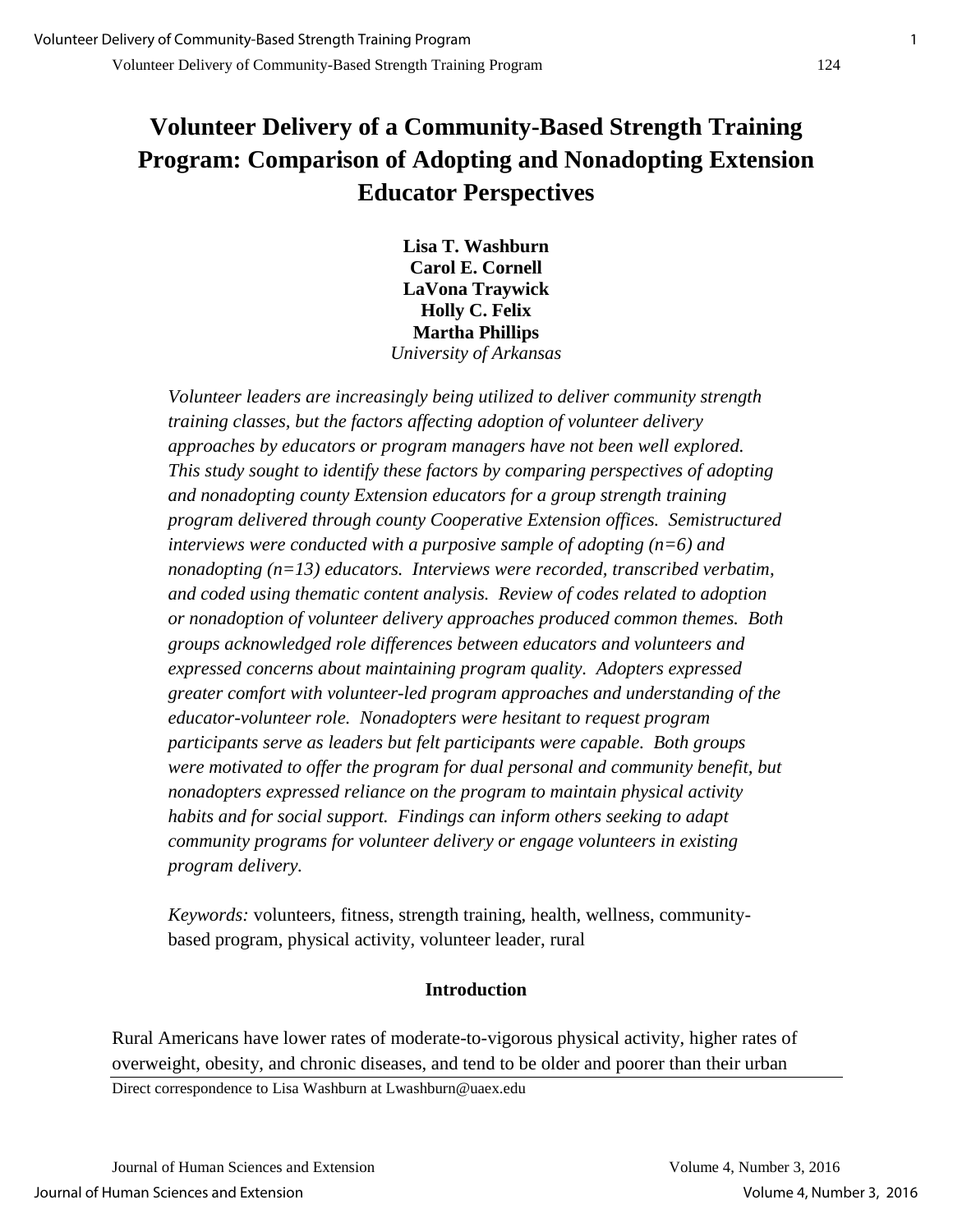counterparts (Fan, Wen, & Kowaleski-Jones, 2014; Jones, Parker, Ahearn, Mishra, & Variyam, 2009). The positive health impacts of regular physical activity, including strength training, are well documented, particularly for older adults (Nelson et al., 2007). Strength training is associated with fall prevention (Braith & Stewart, 2006), chronic disease management (Beniamini, Rubenstein, Faigenbaum, Lichtenstein, & Crim, 1999; Castenada et al., 2002; Cuff et al., 2003; Kelley & Kelley, 2000; Warburton, Gledhill, & Quinney, 2001; Williams et al., 2007), and reduced rates of disability (Baker et al., 2001; Beniamini et al., 1999; Castenada et al., 2002; Layne & Nelson, 1999; Nelson et al., 1994). However, only 13% of older adults report regularly engaging in strengthening activities (Schoenborn & Heyman, 2009).

Access to structured physical activity opportunities, including fitness facilities and classes, is limited for the 15% of Americans residing in rural areas (U.S. Department of Agriculture, Economic Research Service, 2014). Geographic proximity and travel time to exercise facilities have been identified as barriers to physical activity (Schutzer & Graves, 2004). For very rural states, strategies to address such barriers are important to increase physical activity levels among this underserved population.

Peer or lay leadership of strength training programs is a promising approach to increase access, particularly in rural areas. Lay leaders have delivered health education program content for decades (Lewin et al., 2005; U.S. Department of Health and Human Services, 2007). Program sustainability can be enhanced when lay leaders are volunteers. Many nonprofit organizations, including those aiming to improve health, rely on volunteers to implement programs and provide services (Brudney, 2010; Graff, 2006; Jamison, 2003; Kreutzer & Jager, 2011; Manetti, Bellucci, Como, & Bagnoli, 2015; Wisner, Stringfellow, Youngdahl, & Parker, 2005). Use of volunteers may help to bridge the gap between high need for and limited availability of community-based programs, such as strength training classes, in rural, underserved areas (Plotnikoff & Karunamuni, 2011; Smith et al., 2012).

Numerous studies have explored volunteer delivery of health programs (Batik, Phelan, Walwick, Wang, & LoGerfo, 2008), especially for chronic disease self-management (Lorig et al., 1986; Lorig, Mazonson, & Holman, 1993; Lorig, Ritter, Laurent, & Fries, 2004) and fall prevention (Healy et al., 2008; Peel & Warburton, 2009; Robertson, Hale, Waters, Hale, & Andrew, 2014), and a few studies have examined volunteer-delivered strength training programs (Buman et al., 2011; Dorgo, King, Bader, & Limon, 2013; Layne et al., 2008; Robertson et al., 2014; Werner, Teufel, & Brown, 2014; Yan, Wilber, Aguirre, & Trejo, 2009). The need for volunteer-led programs to sustain interventions is documented (Turner, Kennedy, Kendall, & Muenchberger, 2014). However, factors affecting adoption of such delivery models, or factors influencing transition of programs initiated by educators and later sustained by lay volunteers in real-world settings, has not been well explored (Healy et al., 2008). The purpose of this study was to explore perspectives of Extension educators on volunteer leadership of StrongWomen, a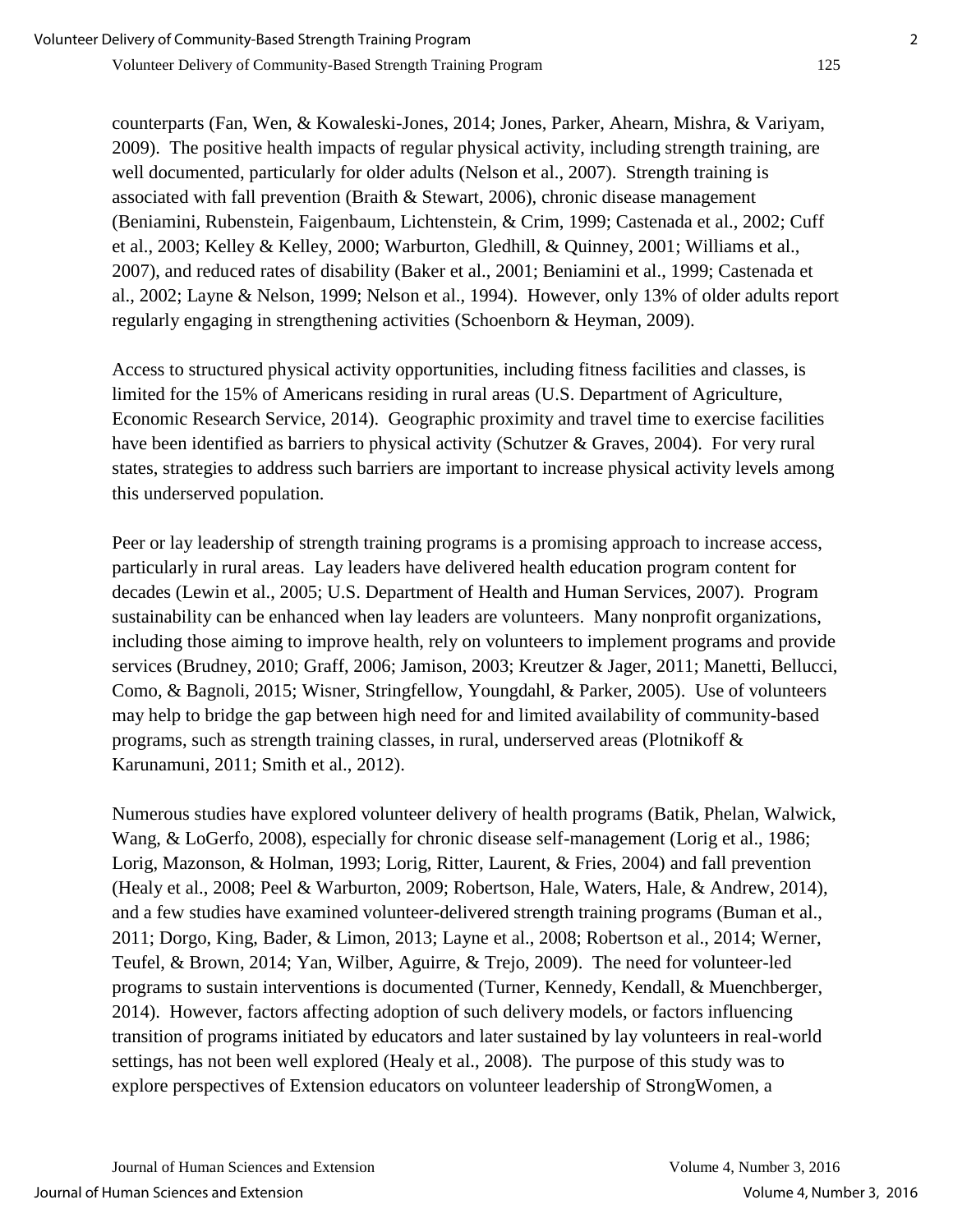community-based strength training program delivered through county Extension offices in Arkansas, where 42% of the population resides in rural areas (University of Arkansas System Division of Agriculture, 2015).

### **Program Background**

The StrongWomen program is an evidence-based strength training program for midlife and older women developed by researchers at Tufts University that was designed to be community-based and implemented through non-profit organizations and settings by trained StrongWomen program leaders. Program details, dissemination, and results have been described elsewhere (Seguin, Economos, et al., 2008; Seguin, Kuder, Heidkamp-Young, & Nelson, 2012; Seguin, Palombo, et al., 2008). The program is most widely delivered through state Cooperative Extension Services, part of the land-grant university system operating under auspices of the National Institute of Food and Agriculture, United States Department of Agriculture. Extension has traditionally relied heavily on volunteer engagement in many programs (Cassill, Culp, Hettmansperger, Stillwell, & Sublett, 2012).

The Arkansas StrongWomen program is offered through the University of Arkansas Cooperative Extension Service. County Extension offices in each county seat have base staff including a County Extension Agent-Family & Consumer Sciences (hereafter referred to as educator). Educators have responsibilities for programming in several subject-matter areas; StrongWomen is one of the health and aging programs educators may choose to offer. In states where the program is offered through Cooperative Extension Services, most strength training groups are led by educators only. A few states have utilized volunteers, but none to the extent of Arkansas, which adopted volunteer delivery as a core program component.

StrongWomen consists of hour-long strength training sessions held twice weekly over twelve weeks. Individual sessions include a warm-up, eight to ten strengthening exercises and a cooldown and stretch (Nelson & Seguin, 2005). Arkansas' classes meet in various program sites, most commonly community centers, churches, and meeting rooms located in county Extension offices.

The program was instructed by county educators when adopted as a statewide Extension program in 2006; four early adopting counties implemented the program starting in 2003 prior to statewide adoption. Early adopting counties began piloting volunteer leadership of strength training groups in 2006 as a strategy to ensure sustainability and extend access to participants following the initial twelve-week period when the twice-weekly classes were led by the educator. Consistent with StrongWomen program protocols, volunteer leaders were trained by StrongWomen Ambassadors using the same standardized format and materials as used for educator training (Seguin, Economos, et al., 2008).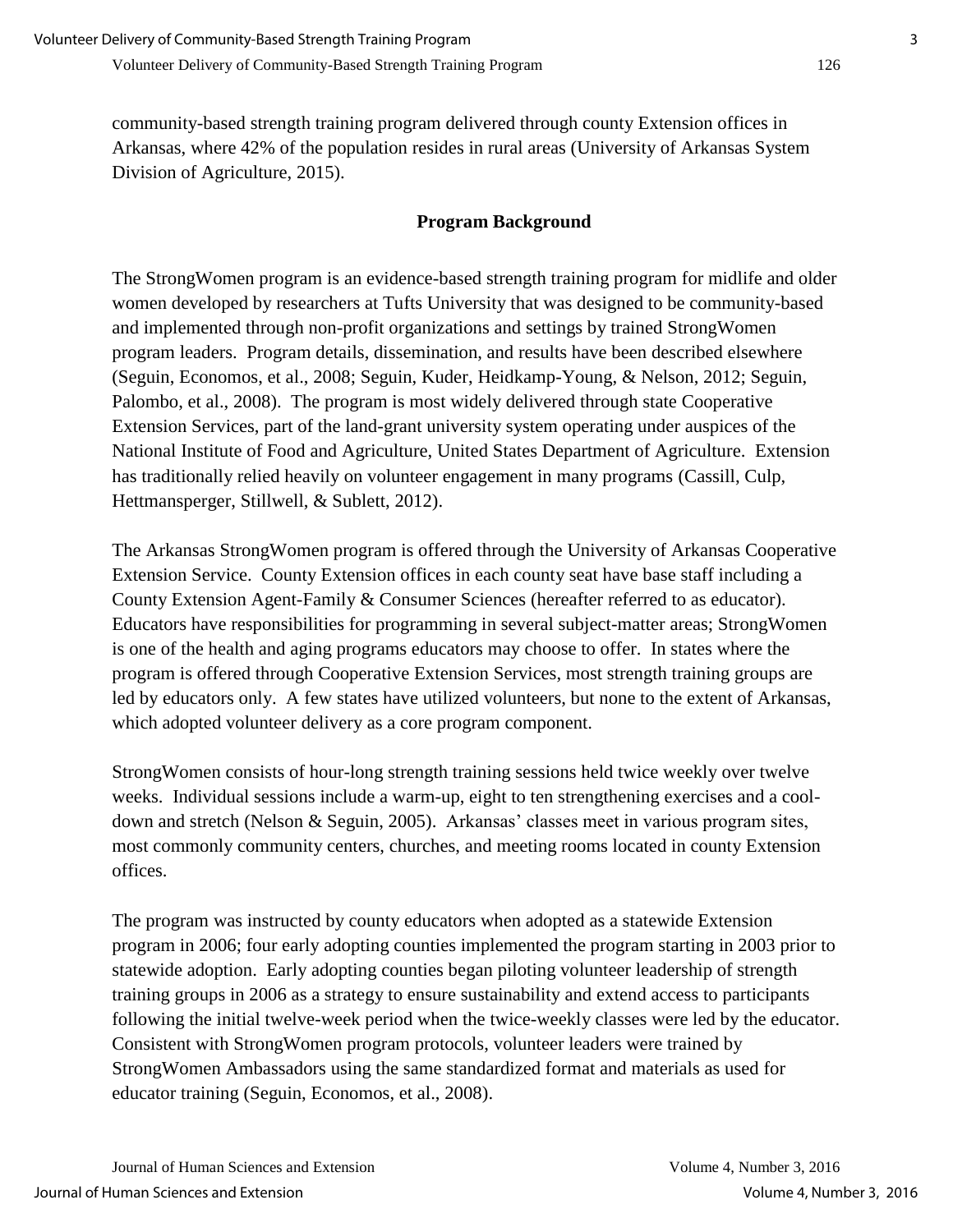Viability of the volunteer delivery approach was apparent from pilot experiences. Volunteer delivery of the program, following initial instruction of strength training groups by county educators, was adopted as a core state program component in 2008. The transition of a StrongWomen group to volunteer leadership is dependent upon recruitment of volunteer leaders from among program participants by the educator. When volunteer leaders cannot be recruited or are not recruited, the program cannot transition to volunteer leadership, and one of two outcomes occurs: 1) the program continues to be instructed by the educator, or 2) the program ceases. Details of the volunteer delivery program structure have been published elsewhere (Washburn, Cornell, Phillips, Felix, & Traywick, 2014).

Two years after adoption of the volunteer leader approach, program data indicated unequal adoption of the model. Of 37 counties with active StrongWomen programs, 40.5% had groups led by volunteer leaders, 16.2% had groups jointly led by the educator and volunteer leaders, and 43.2% had groups led by the educator only. Previous study did not show a statistically significant relationship between adoption of the volunteer delivery model and county characteristics (poverty, minority population, rurality, percent of residents over 45 years of age, adult obesity levels) or educator characteristics (age, ethnicity, years of service) (Washburn et al., 2014). The need for further study to identify factors beyond county and educator characteristics was apparent and prompted the study described here. This paper describes educator attitudes and beliefs identified through face-to-face interviews that affected adoption of the volunteer delivery approach for the StrongWomen strength training program.

#### **Methods**

## **Sampling**

Arkansas counties were assigned to one of four categories based on StrongWomen program implementation data as of August 2010: 1) program active and volunteer-led; 2) program active and not volunteer-led; 3) program inactive with trained volunteer leaders in county; and 4) program inactive with no trained volunteer leaders in county. Counties not implementing the program  $(n = 21)$  were excluded from the sample. Purposive homogeneous sampling was employed (Onwuegbuzie & Leech, 2007). Extension educators were identified for interview based upon their implementation of the StrongWomen Program and presence or absence of trained volunteer leaders in their counties.

Educators who had implemented the program but not transitioned to volunteer leadership (nonadopting educators, or NEs) were invited by email to participate in semistructured interviews. All educators in this group who responded to email invitations were interviewed. To ensure equal geographic representation, nonresponding educators in underrepresented areas of the state were contacted a second time. In all but one case, educators agreed to be interviewed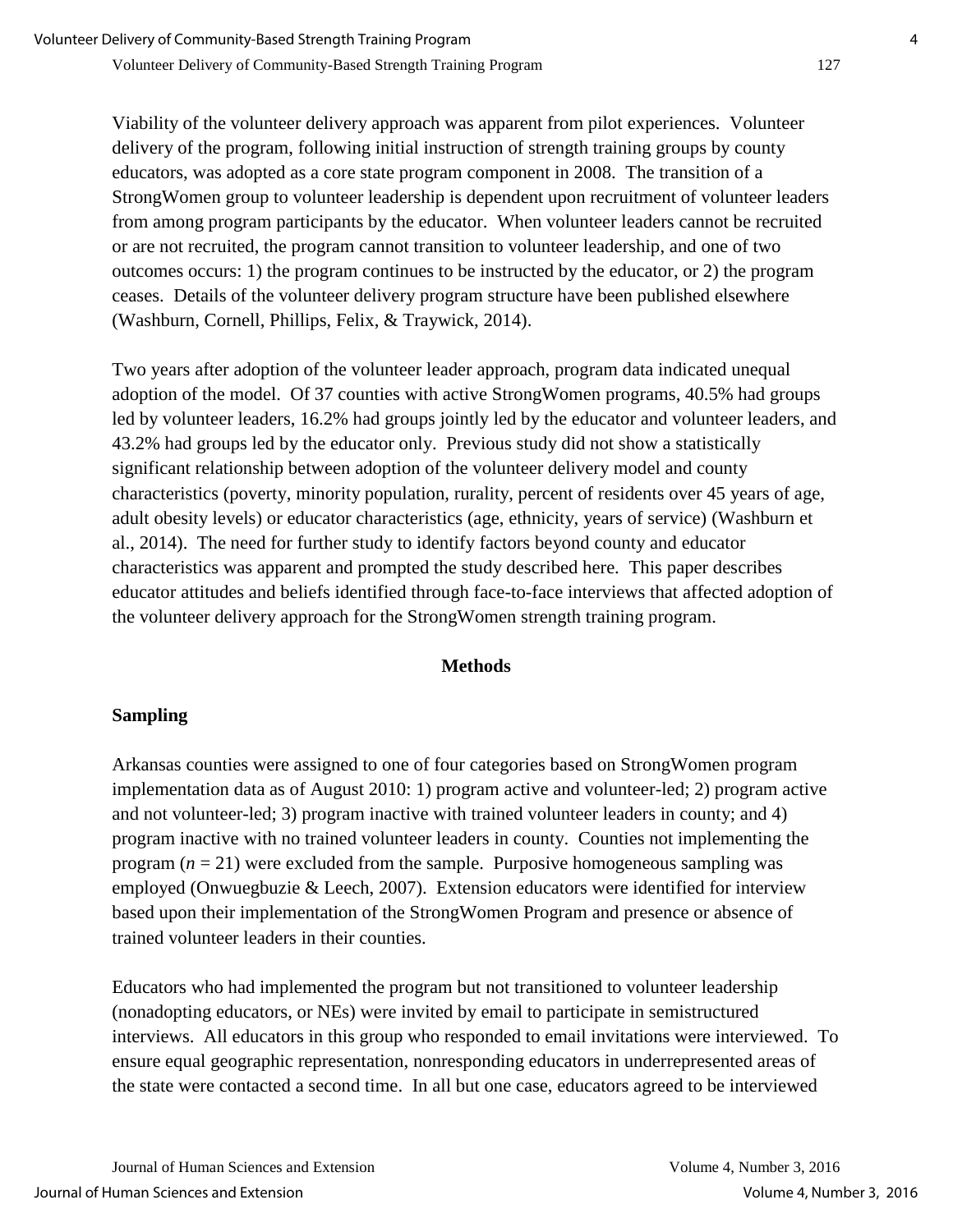upon second contact. Educators who had implemented the program and transitioned to volunteer leadership (adopting educators, or AEs) were also invited by email to participate in interviews. In this group, invitations were extended to seven educators who were recommended by state Extension administrators to ensure a range of implementation experiences and equal geographic representation. One educator did not respond to invitations. Interviews were conducted until saturation was reached and no new information emerged from the data.

A description of the sampling frame used for interviews and breakdown of those interviewed/not interviewed within each category is described below. Table 1 reflects initial and adjusted sampling frame figures to account for educator vacancies, relocations, and newly hired educators.

| <b>Table 1. Educator Interview Sample by Program Status</b> |                                                    |                                         |                                                                |                                                            |               |                                          |
|-------------------------------------------------------------|----------------------------------------------------|-----------------------------------------|----------------------------------------------------------------|------------------------------------------------------------|---------------|------------------------------------------|
| Sample by county<br>unit                                    | <b>Program</b><br>active, not<br>volunteer-<br>led | Program<br>active,<br>volunteer-<br>led | <b>Program</b><br>inactive,<br>trained<br>volunteer<br>leaders | Program<br>inactive,<br>no trained<br>volunteer<br>leaders | <b>TOTALS</b> | TOTALS,<br>excluded<br>sample<br>removed |
| Total sample                                                | 16                                                 | 21                                      | 5                                                              | 12                                                         | 54            | 37                                       |
| Interviewed                                                 | 10(63%)                                            | 6(29%)                                  | $0(0\%)$                                                       | 3(25%)                                                     | 18 (33%)      | 19 (51%)                                 |
| Excluded†                                                   | 3(19%)                                             | 7(33%)                                  | $2(40\%)$                                                      | 5(42%)                                                     | 17 (32%)      |                                          |
| <b>Not</b><br>interviewed                                   | 3(19%)                                             | 8 (38%)                                 | $3(60\%)$                                                      | 4(33%)                                                     | 19 (35%)      | 18 (49%)                                 |

†Exclusion criteria: educator position vacancy (*n* = 5), educator relocation to another county (*n* = 5), educator hired after implementation and not involved in program initiation  $(n = 3)$ , educator had limited involvement in initiating program (e.g., program led by interns)  $(n = 3)$ . County of investigator also excluded  $(n = 1)$ . There are 75 counties in Arkansas.

## **Data Collection**

Semistructured interviews were conducted with two groups of educators, both of which had implemented the StrongWomen Program. One group of educators had StrongWomen programs that had transitioned to instruction by volunteer lay leaders  $(n = 6)$ ; the other group of educators had not transitioned programs from instruction by the educator to instruction by a volunteer leader  $(n = 13)$ .

Interviews were conducted between August 2010 and October 2011. Interview guides were developed based on program implementation experiences and information gaps identified by a previously conducted survey of educators and were informed by Diffusion of Innovations Theory (Rogers, 2003). The guides were reviewed by an expert panel and modified based on feedback. Interviews occurred at the county Extension office where each educator was housed. The time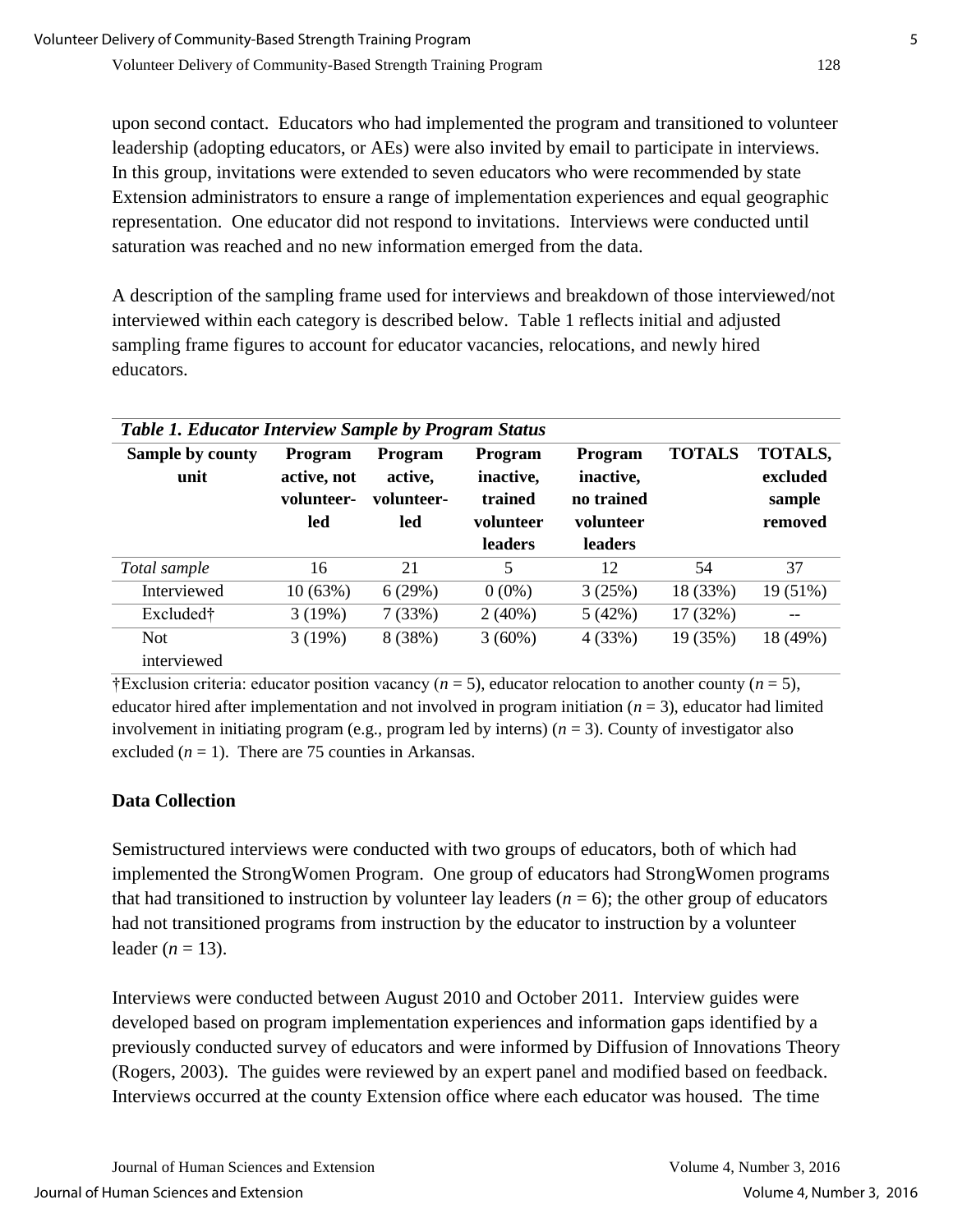required for each interview varied from 25 minutes to one hour depending upon the need for additional probing questions and the depth of educator responses. Interviews were digitally recorded with the interviewee's permission and transcribed in their entirety.

Educators with volunteer leaders were asked about experiences with the StrongWomen Program, what they liked and disliked about the program, and implementation challenges. They were also asked about their volunteer leaders, motivation to have the program led by volunteers, and challenges using volunteer leaders. Educators without volunteer leaders were also asked about their experiences, likes and dislikes, and challenges. In addition, they were asked about current and past participants in StrongWomen classes and their leadership skills and capabilities as potential program volunteers. The study protocol was approved by the University of Arkansas for Medical Sciences Institutional Review Board.

#### **Data Analysis**

Data were coded using open and axial coding and analyzed using thematic content analysis (Crabtree & Miller, 1999). An initial codebook was created based upon interview questions. Throughout the coding process, codes were defined and new codes added as needed to capture essential information. Codes were clustered into conceptual categories (Streubert & Carpenter, 2010). To assess reliability and establish intercoder agreement, three independent coders coded 10% of the interview transcripts to identify thematic patterns and codes. Reliability was assessed by comparing the results of the three coders for identical transcripts. Intercoder agreement was calculated at 79%. Validation strategies included member checking and triangulation (Creswell, 2013). Preliminary analyses were presented to interviewees to confirm accuracy of interpretation. Additional interviews and site visits were conducted with StrongWomen volunteers in counties of the adopting educators interviewed as part of a larger study exploring barriers and facilitators to adoption of the volunteer delivery model (Washburn, Cornell, Traywick, Felix, & Phillips, 2015). Comparisons were made between the two groups' interview responses to identify attitudes, feelings, and beliefs that may have affected adoption of the volunteer lay delivery model.

#### **Results**

Educators ranged in age from 26 to 60 years old. Eighteen females (15 Caucasian, 3 African-American) and one male (Caucasian) were interviewed. Years of service with the Cooperative Extension Service ranged from 3 to 38 years. StrongWomen Program experience varied widely. One county implemented the program two years prior to the study, while another started its first program seven years prior, before StrongWomen was adopted as a statewide Extension program.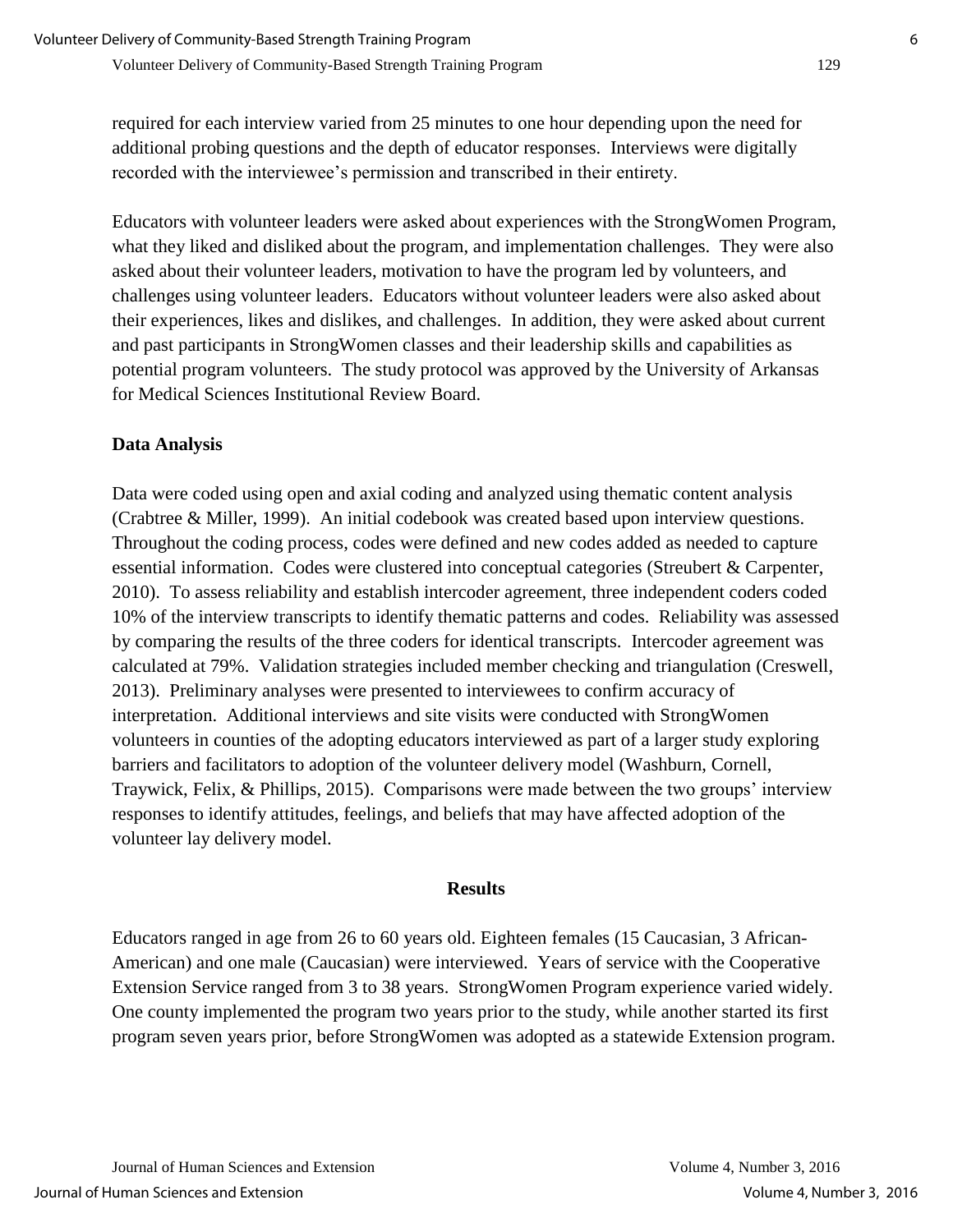Two primary themes emerged from analyses of educator interviews that shed light on the attitudes and beliefs that may affect adoption of the volunteer lay delivery approach. Differences existed between the two educator groups – those who had transitioned strength training groups to volunteer leadership (adopting educators, or AEs) and those who had not (nonadopting educators, or NEs) – in comfort with and acceptability of volunteer leader use in the program and motivations for transitioning groups to volunteer leadership versus continuing to instruct the group for personal reasons. Each primary theme and related subthemes are described below.

## **Comfort with Volunteer Delivery Approach**

Views on use of volunteer leaders in the program differed between educator groups. AEs indicated few issues with the volunteer delivery approach. One AE offered this example of her comfort with assertiveness of a volunteer leader following training: "The word is that she straightened [the group] out on some things…telling them they weren't doing it quite right. I thought that was kind of fun." In contrast, NEs indicated participants were unwilling to lead because of personal characteristics and other obligations. However, nearly all NEs said they had participants capable and competent to lead the class and that participants have filled in as instructor when the educator was absent. Within their comments were indications that participants had not been asked or invited to volunteer and that educators had made assumptions about participant unwillingness. For example, one NE said, "I had no problem with one volunteering, but on a regular basis, I don't see that person doing it on a regular basis. It's just not the kind of person she is." Another NE offered this assumption about participants leading the group: "I really don't think they're motivated to do that. But I don't know."

**Educator-volunteer leader role differences.** Educators acknowledged the role differences between themselves and volunteer leaders. One AE said, "I think [participants] may be a little more relaxed with her. She used to be in a class with them, and also she's been with them for so long now." One AE conveyed the importance of allowing volunteers to make the program their own: "I think every teacher teaches differently… I think we have to allow for them to be individuals, too. No one can dictate to any of us how our teaching styles are going to be. We give them the basics and then they go from there." One AE acknowledged upfront that others may be better at leading exercise than she, which made her more comfortable in using the volunteer delivery approach: "I started at the beginning because the [volunteers leaders] were willing to do it, and I knew that some of these people had more skill in leading exercises than I." However, some AEs reported they struggled with the group transition to volunteer leadership:

It was really hard. When they came back from the training, they were just so excited about it and I thought, "Well this is good. We've done good." And then I started thinking, "Maybe I wasn't teaching the exercises properly." But it all worked out fine. It made me feel inadequate at first because they were so good at it.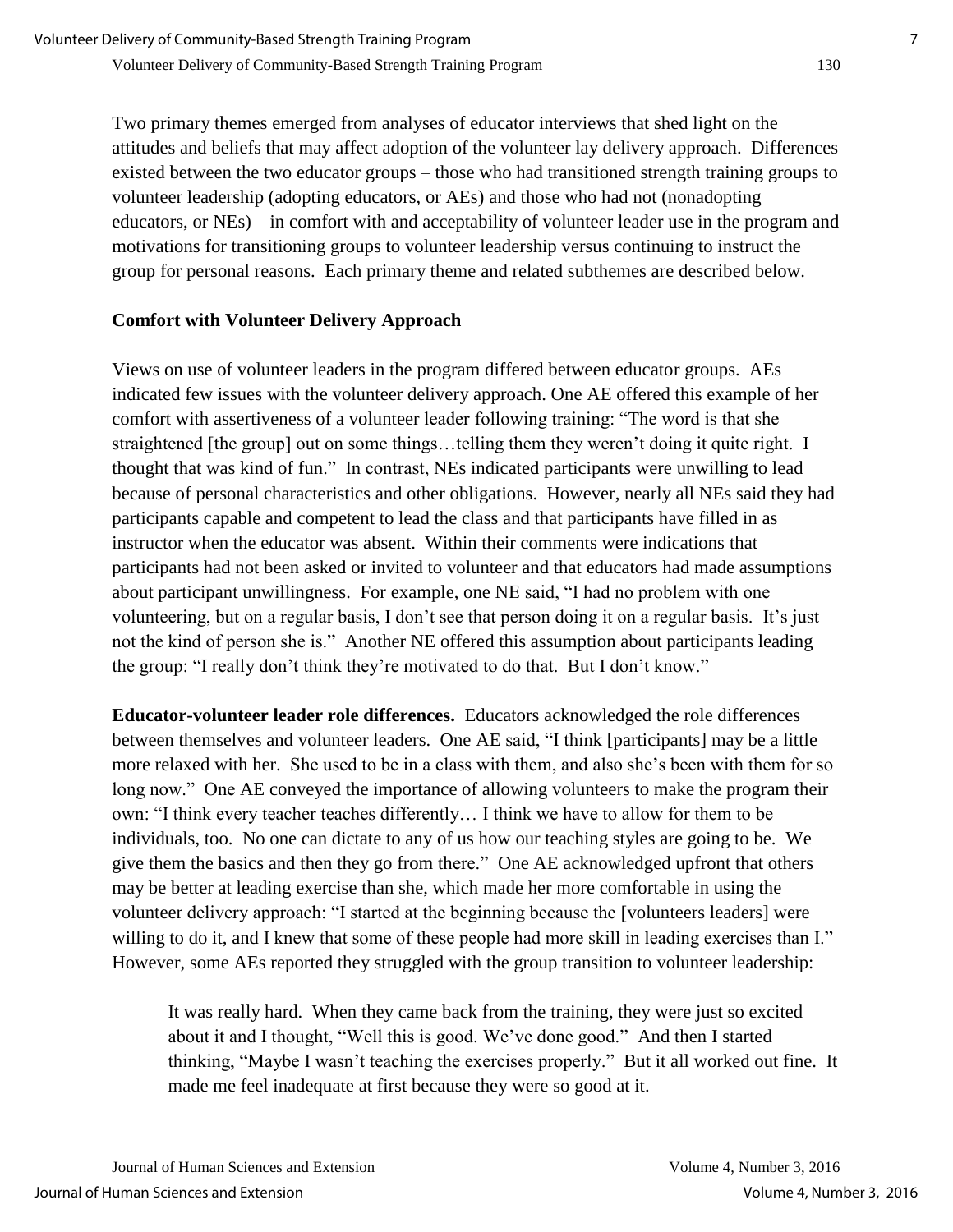**Volunteer leadership concerns.** While AEs described advantages of the volunteer delivery approach, even while acknowledging differences between their instruction and that of volunteers, they still had concerns about certain aspects of volunteer leadership. AEs identified several challenges, including maintaining program fidelity, getting volunteers trained, helping the group to progress, helping volunteers to understand their role, and communication. One AE said a challenge is "…being sure they're doing things correctly and keeping it within a time frame." Many AEs said they were more structured as instructors and perceived themselves to be more aware of the nuances of exercise form and mechanics than are volunteer leaders.

Another AE described communication issues encountered with volunteer-delivered programs:

Every time you get away from home base, so to speak, things change a little. And by that I mean they may not do things quite the same way. They may miscommunicate sometimes between me and them and them and the next person. Not on purpose or anything, but I know sometimes when I go by they might not quite be doing something exactly the way I would've done it.

Some NEs seemed to be reluctant to ask participants to take on the volunteer role. When speaking of potential volunteers, one NE described a couple of people who she thinks "would not mind" instructing the class. One NE described fearing participants would feel she was taking advantage of them as "nonpaid employees" and worried they would feel she was asking them to do something she should be doing. She said of Extension volunteers in general, "I think that's a lot of how our volunteers have started to feel. 'We're volunteers because they don't have enough people to do these things.' And when our volunteers start feeling that way we start losing them." Another NE described her worries about overusing volunteers. She stated that for some participants, the praise of their peers might be enough to motivate them to continue as a volunteer leader but said for others, "…it's just not enough because they still feel like, 'Every time that [educator] has to go somewhere, I'm the only person she calls. She doesn't call anybody else.'"

#### **Educator Motivations: Personal and Community Benefits**

Educators expressed varying perspectives on initial implementation of the StrongWomen Program. Most AEs were early adopters; several implemented the program before its adoption statewide. In contrast, NEs expressed reluctance to initially implement the program in their counties fueled by personal discomfort with teaching exercise, feeling too busy to implement the program, and grappling with new ideas about the appropriateness of exercise programming for Extension. Some felt they did not have time to conduct an exercise program in their counties or for strength training personally. Others described discomfort with implementing an exercise program due to negative personal attitudes toward exercise and weight concerns.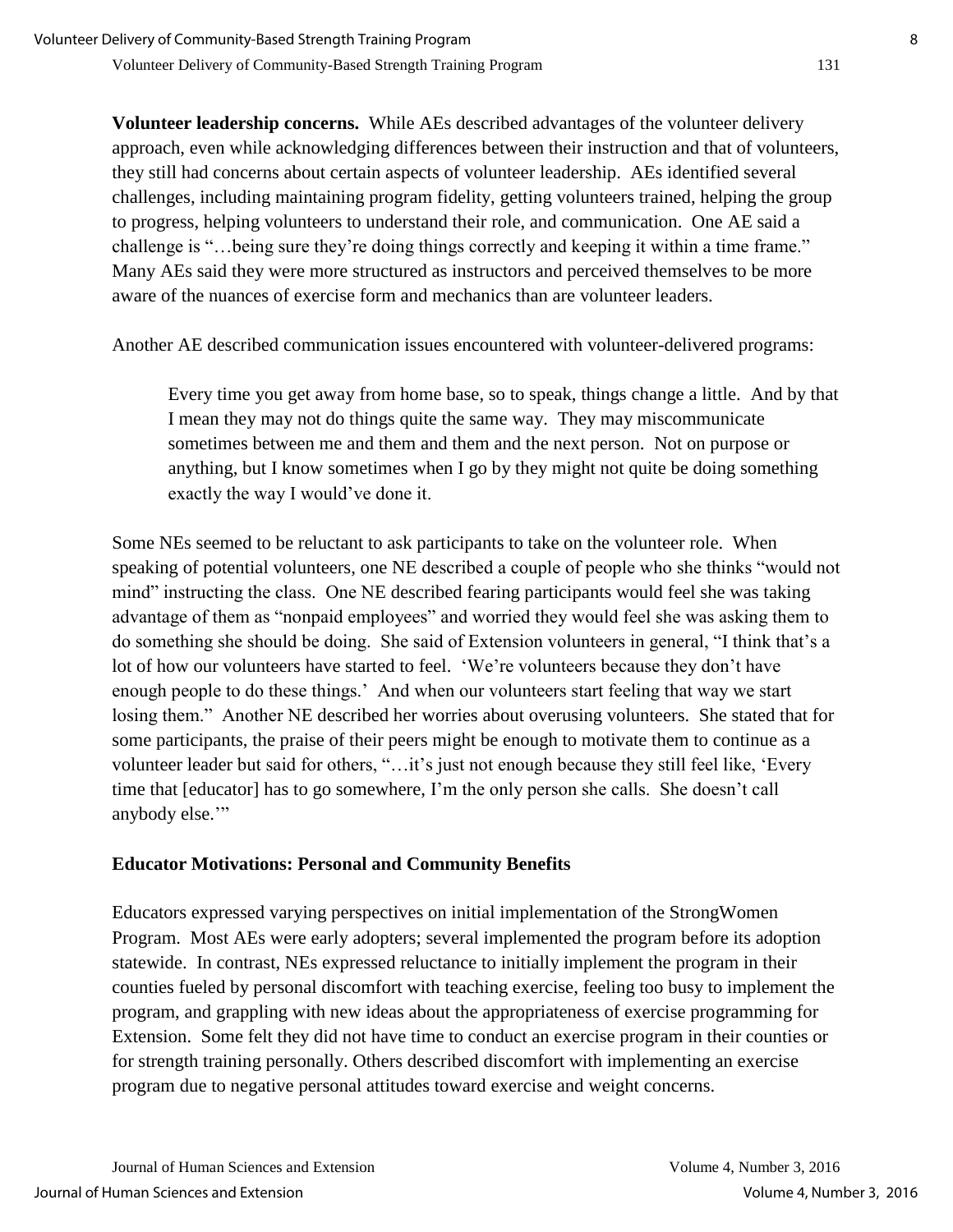**Dual benefits: Self and community.** Educators' motivations to conduct the StrongWomen Program in their counties varied between groups. AEs described offering the program motivated by a dual benefit to self and to the community. In general, AEs chose to offer the program for a combination of personal and professional reasons; responses indicated they enjoyed being able to offer a program providing benefits both for themselves and for participants. AEs, who instructed the program themselves for at least the first twelve weeks at each location, cited personal benefits, such as "I get to work out at work" and "it helps me just feel better" along with the benefits for others. One AE commented on this dual benefit, remarking, "I appreciate the opportunity to have a program that improves not only my own health, but I can help other people improve their own physical health. Because it helps me; while I'm helping them, it helps me."

Both groups of educators mentioned general personal health benefits, but the NEs cited specific personal benefits they received from the program, with nearly all mentioning getting to exercise at work as a benefit. Comments made by NEs referenced the program meeting personal needs for physical activity. For one, a nonexerciser, the program helped her to initiate physical activity habits. Many NEs felt they would have difficulty continuing to exercise if they were not instructing StrongWomen groups. Some said their exercise routines suffered when the StrongWomen group ceased meeting, remarking "since we stopped exercising, I stopped exercising" and "during the training for StrongWomen, I was in probably...the best shape I've been in, and it's really amazing once you quit how [the weight] all starts coming back."

For some NEs, it seemed a personal need for the group to maintain their own exercise habits may have offered greater benefits than program expansion. One described her reasons for not using volunteer leaders and what would cause her to expand the program: "The only reason I haven't [transitioned to volunteer leadership] is because it motivates me to still exercise." This educator expressed confidence the group could continue on its own but also perceived they need her there for reassurance, projecting for the group, "As long as [educator name] is there, we can do it." She goes on to say "I really think that they could [go on]. It's just being put in that position to actually do it."

**Social support.** Social support, both emotional and for continuance of physical activity habits, emerged as an important factor in educator adoption of the volunteer delivery model and a possible reason why some educators did not transition StrongWomen groups to volunteer leadership. AEs spoke of social support generated within the group among participants; more than half the NEs gave examples of social support provided to them as group instructors from program participants. Educator views on the role of social support within strength training groups were similar between AEs and NEs. Educators in both groups felt the socialization provided within the group was an important component of the program and was valued by participants. AEs spoke of the role of social support within the group as a whole and cited the importance of the group in helping participants maintain exercise habits.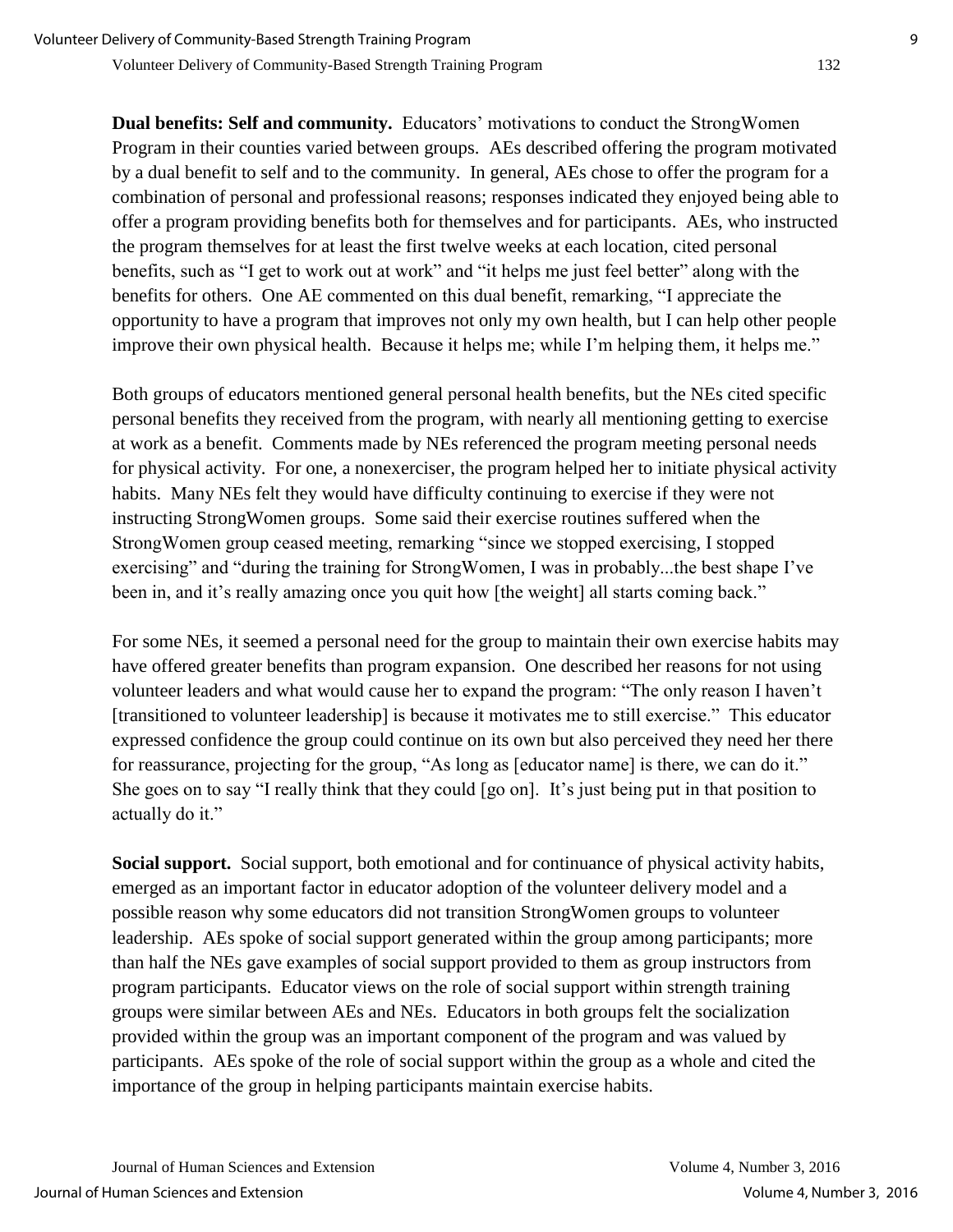NEs spoke of feeling encouraged and validated by group members. One said of her group, "To me it feels like a family." This sentiment was expressed by others, describing the group as "one big, happy family." NEs spoke of caring and concern from group members. One said, "If I wasn't here they'd call the office to find out 'Now what's wrong with her? Now what can we do?'" NEs also spoke of the support and encouragement received within the group setting, validation received from the group, and fulfillment of their own needs for socialization. NEs mentioned positive, affirming feedback from group members and feeling liked and appreciated.

## **Discussion**

These findings help explain how comfort with volunteer delivery approaches and motivations in offering programs may affect willingness of educators to utilize volunteer leaders for community-based strength training programs. Understanding these factors is important for increasing program access in rural, underserved areas as use of lay or volunteer leaders is a strategy shown to enhance sustainability (Robertson et al., 2014; Washburn et al., 2014; Werner et al., 2014). Lay- or volunteer-led fitness programs have been implemented in hospitals, senior centers, and other community settings (Lachenmayr & Mackenzie, 2004). Beyond the StrongWomen program and Extension context, the findings described here can inform proactive strategies to address barriers and strengthen perceived benefits of volunteer delivery when programs are adapted and implemented in real-world settings.

Diffusion of Innovations Theory provides a framework for explaining differences among AEs and NEs. According to Diffusion of Innovations Theory, five factors influence adoption of an innovation such as the volunteer delivery approach described here: relative advantage; compatibility; complexity, or degree of perceived difficulty; trialability; and observability (Rogers, 2003). Relative advantage, compatibility, and complexity are most important in explaining innovation adoption rates. The influence of each factor on adoption depends on the adopter category, which Rogers (2003) identifies as innovators, early adopters, early majority, late majority, and laggards. For example, late majority adopters may rely more heavily on observability than early adopters, who are persuaded by relative advantage. Within the context described here, observability is limited due to geographic isolation of county educators and thus may be a factor slowing adoption rates among NEs.

Perceived advantages of adopting the volunteer delivery approach, or relative advantage, and perceived compatibility were the primary factors differing between AEs and NEs. Relative advantage is the degree to which people perceive an idea, in this case, use of volunteer leaders, is better than the existing standard delivery by Extension educators. Perceived compatibility is the degree to which the volunteer delivery approach aligns with the values, experiences, and needs of potential adopters. Comments of AEs indicated understanding of the role differences between educators and volunteers; they valued volunteers in Extension programs and felt a greater degree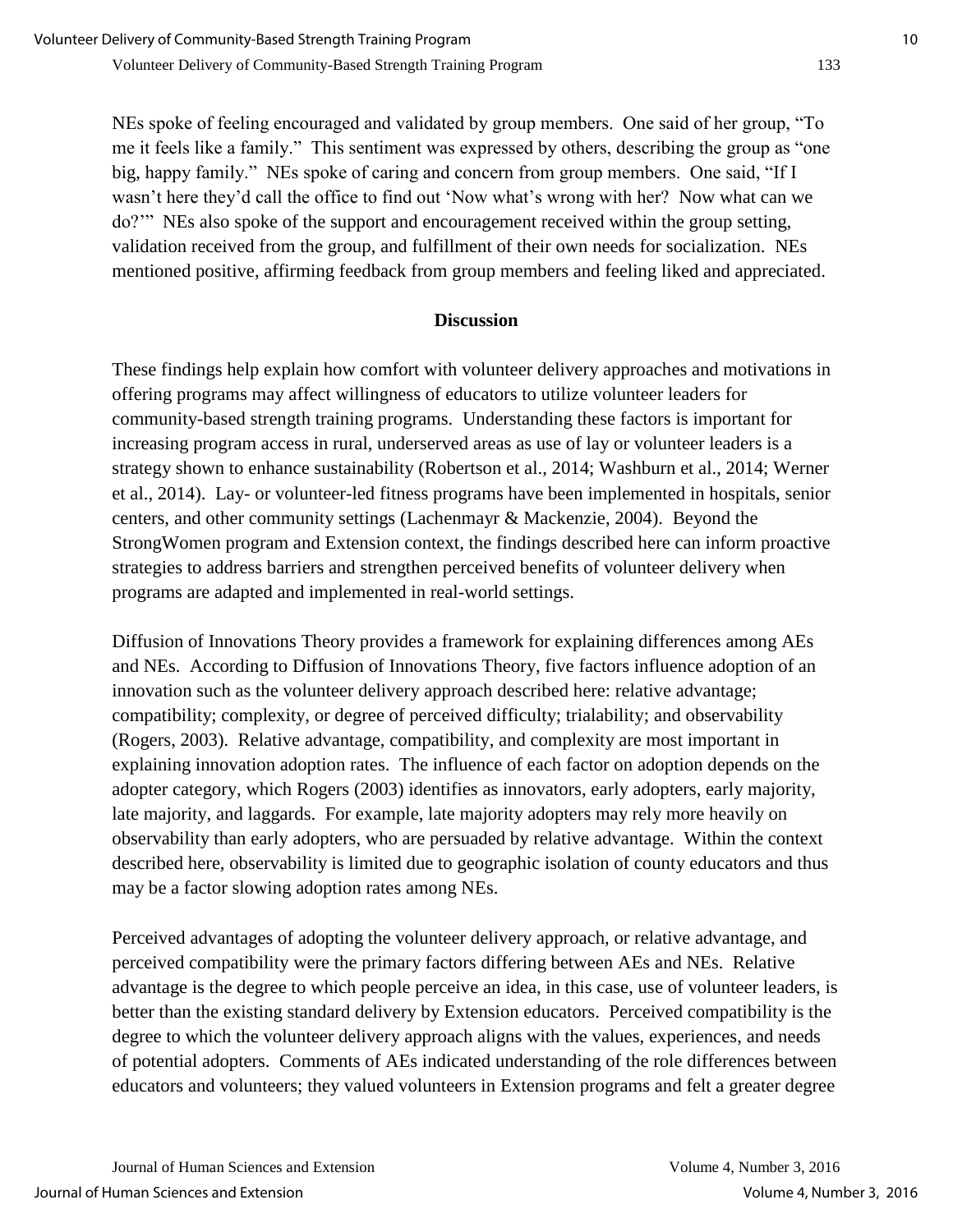of compatibility with volunteer-led approaches than did NEs. Further, concerns about volunteer leadership, which were expressed by both educator groups, indicated that AEs perceived greater compatibility and less complexity with the volunteer delivery approach than did NEs.

Comfort with the volunteer delivery approach varied between educator groups. Both groups expressed concerns about instructional quality, but AEs were able to manage these concerns and utilize volunteer leaders whereas NEs were not, suggesting AEs perceived a greater degree of relative advantage in adopting the volunteer delivery approach. Maintaining program quality is a relevant concern in volunteer programs (Studer & von Schnurbein, 2013). However, an underlying issue influencing differences between groups may be hesitance among NEs to ask program participants to step into leadership roles. Other studies have found that personal invitations effectively engage volunteers (Farris, McKinley, Ayres, Peters, & Brady, 2009). Educator requests were found to be a primary reason why volunteers agreed to serve in this program (Washburn et al., 2015). Directly and personally asking participants to serve as volunteers may be a key behavior to expand program access.

Comments from NEs suggest an imbalance of perceived benefits and barriers, indicating the importance of relative advantage in prompting adoption decisions. NEs benefited from remaining as group instructor; loss of benefits was a barrier to transitioning groups. For example, NEs seemed more reliant on the strength training group to ensure personal exercise habits were maintained and for social support, which is associated with exercise maintenance (Kahn et al., 2002; McAuley, Jerome, Marquez, Elvasky, & Blissmer, 2003). It may be that the group filled educator personal needs for social interaction, or the group support helped them to feel successful in their educator role. For NEs, transitioning to volunteer leadership would mean forfeiting these personal benefits. This underlying barrier, when added to those named by NEs, such as perceived lack of willing volunteers, made the perceived benefits of remaining as group leader outweigh the benefits of transitioning to volunteer leadership.

Understanding and acceptance of educator-volunteer leader roles and differences in teaching styles also appears to influence adoption. Consistent with other studies of factors affecting volunteers in organizations, NEs may not understand their role and relationship to volunteers and may feel threatened by them (Kreutzer & Jager, 2011; Studer & von Schnurbein, 2013). Others have suggested successful Extension programs position educators as facilitators, as opposed to subject-matter experts, as is the traditional Extension approach to educational programming (Dillivan, 2013; D. Sellers, personal communication, January 4, 2016). This aligns with AE methods and helps explain why NEs may have experienced difficulties with the volunteer leadership transition or perceived the approach as incompatible with their preferred program delivery methods.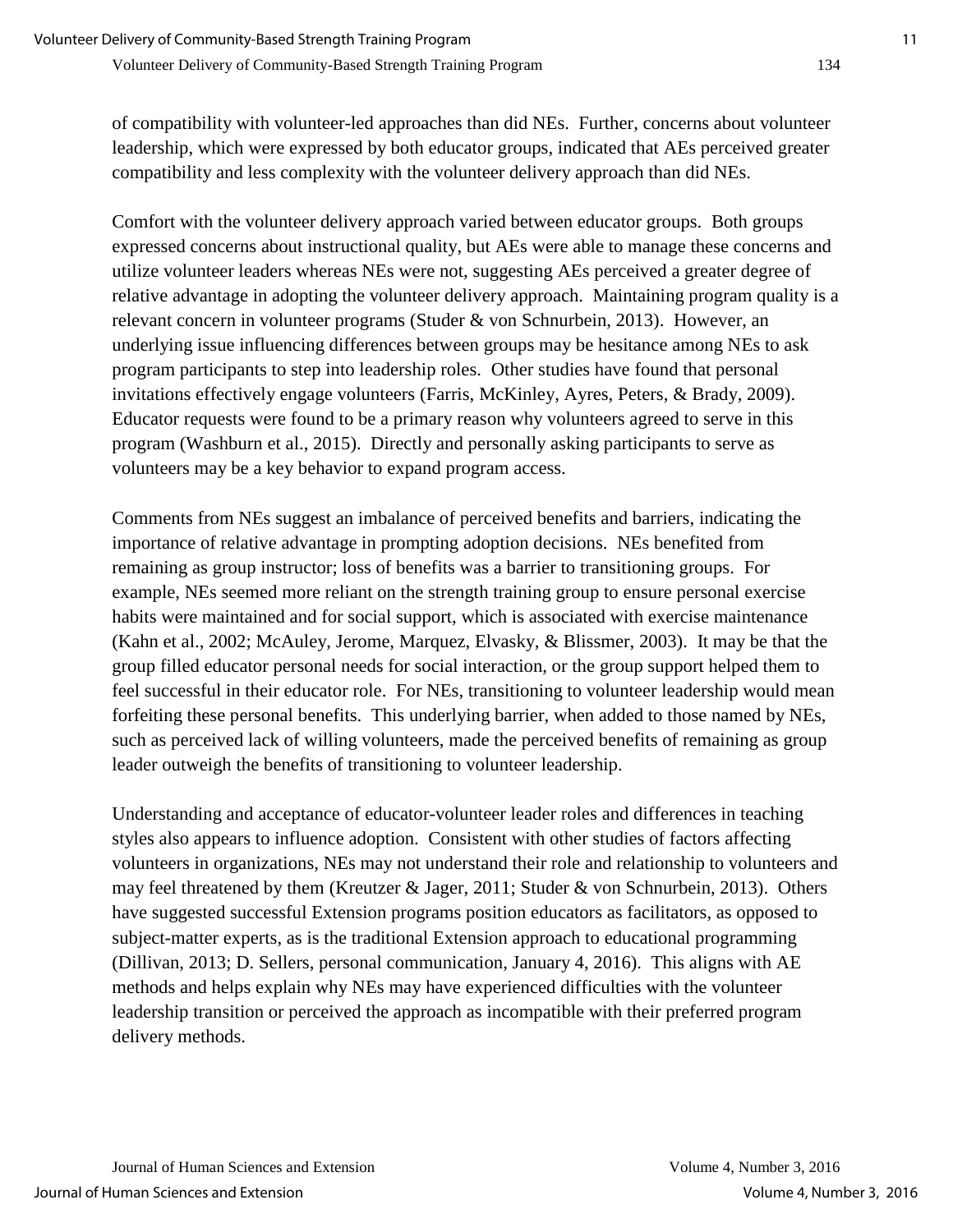The value placed on volunteer leadership by Extension educators may be a factor in delivery method decisions. Volunteer leaders may be viewed as a back-up plan for program delivery when the educator is unavailable. Educator delivery may be perceived as the 'gold standard' and volunteer delivery may be seen as 'plan b.' The perception of educator delivery as superior to volunteer delivery may be a contributing factor when volunteers are not utilized (Snider, 1985). A paradigm shift is needed so volunteer engagement in program delivery is a priority, not part of a back-up plan. This shift might involve a change in values or needs among NEs, indicating that perceived compatibility was inadequate to prompt transition to volunteer leadership.

Volunteer management skills are needed to be a successful Extension educator (Cooper & Graham, 2001) and are important for any professional working with volunteers. Despite the organizational value of effective volunteer management, educator training is typically insufficient (Boyd, 2004; Cooper & Graham, 2001; Seevers, Baca, & VanLeeuwen, 2005). Expanded knowledge and skill in working with volunteers may address some factors identified here, such as understanding of role differences between educators and volunteers. Findings point to a need for focused volunteer management training for professionals who coordinate volunteerled programs. Such training might reduce perceived complexity of managing volunteers engaged in program delivery.

Identifying factors affecting adoption of volunteer delivery approaches is important considering the impact volunteer leadership has on program sustainability. Sustainability, which can be defined as the capacity of a project to continue to deliver its intended benefits over a long period of time, is important for community-based programs to make a long-term difference in health behaviors (Scheirer & Dearing, 2011; Stirman et al., 2012). Program access and continuation is limited when volunteer delivery approaches are available but not adopted. For those in rural, underserved areas who could most benefit from volunteer-led community programs, addressing the factors identified here is critical to ensure those most in need have access.

## **Limitations**

A limitation of the argument presented here is the lack of evidence for the effectiveness of volunteer leaders compared to educators conducting the program. Studies comparing effectiveness of volunteer leaders versus professionals in other programs found participant outcomes were similar (Dorgo et al., 2013; Healy et al., 2008; Sobel, Lorig, & Hobbs, 2002). StrongWomen is a structured program, and when instructed by volunteer leaders, is conducted under the guidance of Extension educators to extend access to an otherwise fixed length program. When program protocols are followed, participant outcomes are expected to be consistent with previous effectiveness studies (Seguin, et al., 2012). Thus, we focus here on factors affecting expansion of volunteer delivery approaches to make ongoing, structured strength training classes available in rural areas where access would otherwise be limited or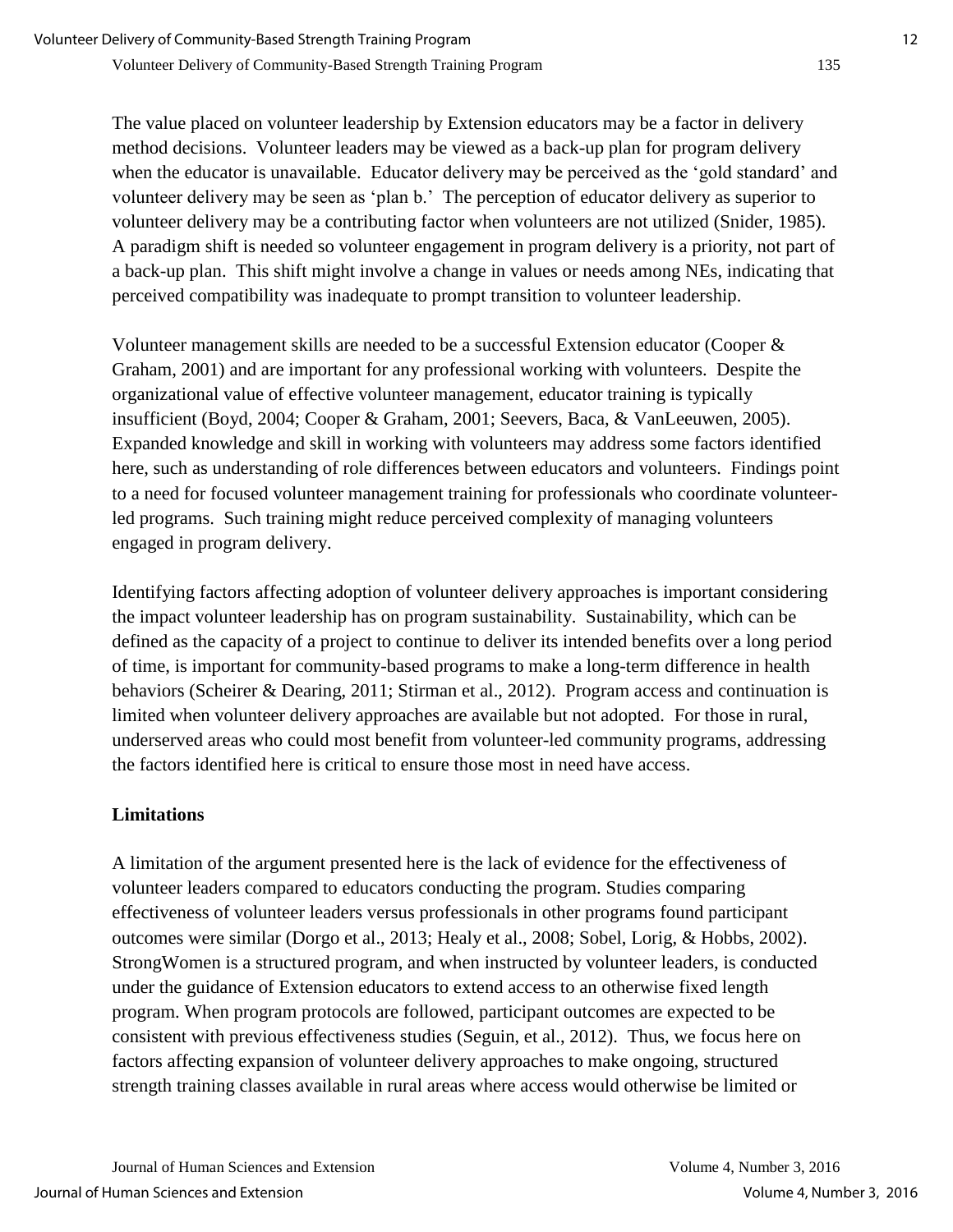nonexistent (Washburn, et al., 2014). Understanding factors affecting adoption by program decision makers can help other organizations avoid barriers and strengthen perceived benefits as they plan to implement volunteer delivery approaches.

The StrongWomen Program was introduced as an educator-led program and evolved to include volunteer delivery. This makes it difficult to speculate whether adoption might have been different had intent to transition always been part of the delivery model. Gradual evolution of the program from educator to volunteer leadership, as opposed to program initiation with a clear intent to transition, may play a role in adoption, but data to support this are not available. Educators may perceive transition to volunteer leadership as unnecessary or undesirable. While volunteer leadership was not required, within the context described, it is the most feasible option for ensuring program sustainability. As such, strategies for addressing the issues identified here are needed. Further study is needed to identify barriers and facilitators beyond the educator perspectives described which may affect adoption of volunteer delivery approaches.

#### **Conclusion**

This study provides insight on factors affecting adoption of a volunteer delivery approach for community-based strength training programs. Comfort with the volunteer approach and motivations for conducting the program influenced educator decisions about transitioning strength training groups to volunteer leadership. Programs adapted for volunteer delivery should clearly delineate educator and volunteer roles and ensure adequate training for those managing volunteers. These findings can assist other organizations as they seek to expand program access by utilizing volunteer leaders in new programs or in transitioning existing programs from professional to volunteer delivery.

#### **References**

- Baker, K. R., Nelson, M. E., Felson, D. T., Layne, J. E., Sarno, R., & Roubenoff, R. (2001). The efficacy of home based progressive strength training in older adults with knee osteoarthritis: A randomized controlled trial. *The Journal of Rheumatology, 28*(7), 1655– 1665.
- Batik, O., Phelan, E. A., Walwick, J. A., Wang, G., & LoGerfo, J. P. (2008). Translating a community-based motivational support program to increase physical activity among older adults with diabetes at community clinics: A pilot study of Physical Activity for a Lifetime of Success (PALS). *Preventing Chronic Disease, 5*(1), 1–7. Retrieved from http://cdc.gov/pcd/issues/2008/jan/07\_0142.htm
- Beniamini, Y., Rubenstein, J. J., Faigenbaum, A. D., Lichtenstein, A. H., & Crim, M. C. (1999). High-intensity strength training of patients enrolled in an outpatient cardiac rehabilitation program. *Journal of Cardiopulmonary Rehabilitation, 19*(1), 8–17.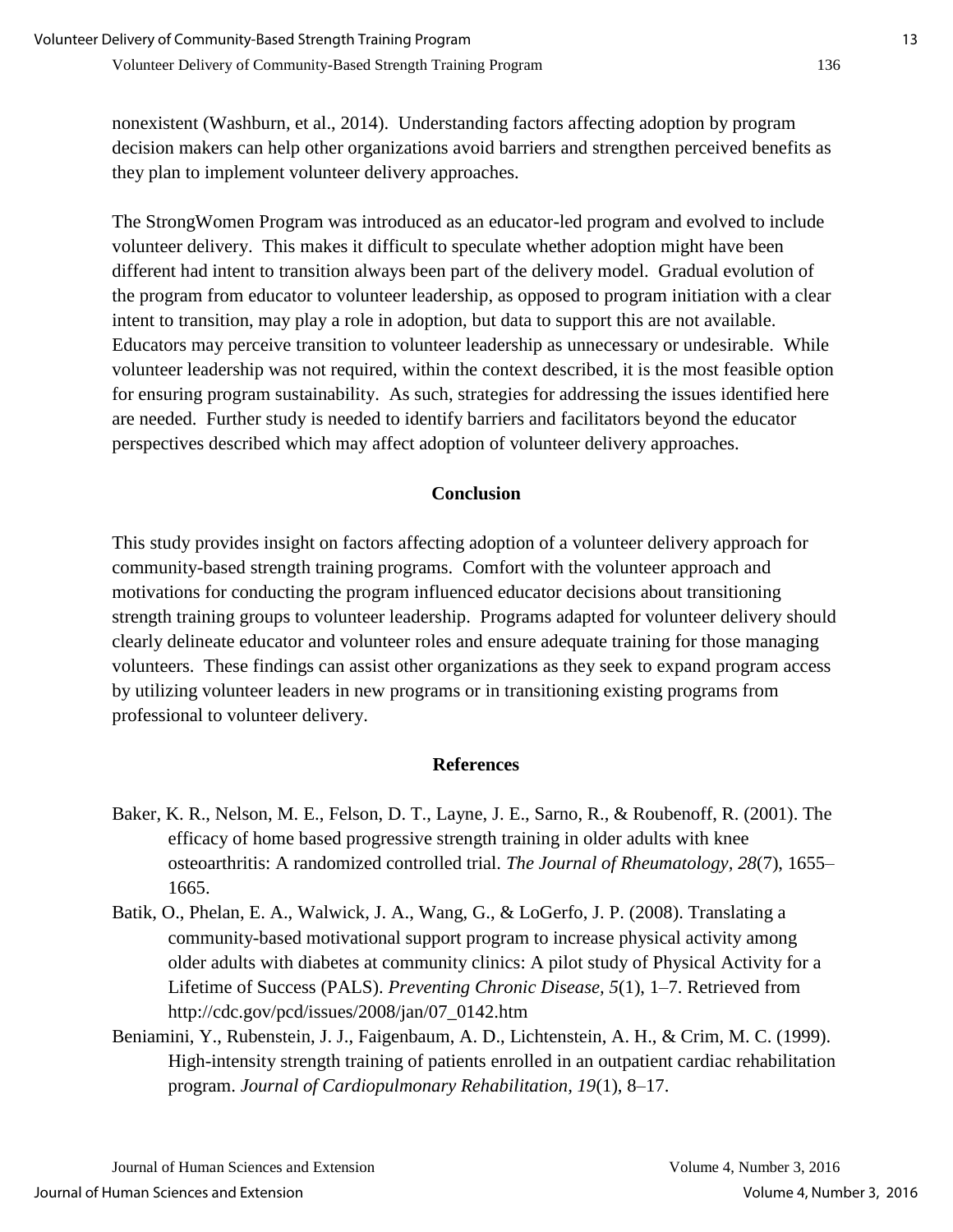- Boyd, B. L. (2004). Extension agents as administrators of volunteers: Competencies needed for the future. *Journal of Extension, 42*(2), Article 2FEA4. Retrieved from http://www.joe.org/joe/2004april/a4.php
- Braith, R. W., & Stewart, K. J. (2006). Resistance exercise training: Its role in the prevention of cardiovascular disease. *Circulation, 113*(22), 2642–2650. doi:http://dx.doi.org/10.1161/CIRCULATIONAHA.105.584060
- Brudney, J. (2010). Designing and managing volunteer programs. In D. O. Renz (Ed.), *The Jossey-Bass handbook of nonprofit leadership and management* (3rd ed., pp. 753–793). San Francisco, CA: Jossey-Bass.
- Buman, M. P., Giacobbi, P. R., Jr., Dzierzewski, J. M., Aiken Morgan, A., McCrae, C. S., Roberts, B. L., & Marsiske, M. (2011). Peer volunteers improve long-term maintenance of physical activity with older adults: A randomized controlled trial. *Journal of Physical Activity and Health, 8*(Suppl 2), S257–266. Retrieved from http://www.ncbi.nlm.nih.gov/pmc/articles/PMC3181088/
- Cassill, H., Culp, K., III, Hettmansperger, J., Stillwell, M., & Sublett, A. (2012). Volunteer middle managers: Human resources that extend programmatic outreach. *Journal of Extension, 50*(2), Article 2IAW1. Retrieved from http://www.joe.org/joe/2012april/iw1.php
- Castenada, C., Layne, J., Munoz-Orians, L., Gordon, P., Walsmith, J., Foldvari, M., . . . Nelson, M. (2002). A randomized controlled trial of resistance exercise training to improve glycemic control in older adults with type 2 diabetes. *Diabetes Care, 25*(12), 2335–2341. doi:http://dx.doi.org/10.2337/diacare.25.12.2335
- Cooper, A. W., & Graham, D. L. (2001). Competencies needed to be successful county agents and county supervisors. *Journal of Extension, 39*(1), Article 1RIB3. Retrieved from http://www.joe.org/joe/2001february/rb3.php
- Crabtree, B. F., & Miller, W. L. (1999). Using codes and code manuals: A template organizing style of interpretation. In B. F. Crabtree & W. L. Miller (Eds.), *Doing qualitative research* (2nd ed.; pp. 163–177). Thousand Oaks, CA: Sage.
- Creswell, J. W. (2013). *Qualitative inquiry and research design: Choosing among five approaches* (3rd ed.). Los Angeles, CA: Sage.
- Cuff, D. J., Meneilly, G. S., Martin, A., Ignaszewski, A., Tildesley, H. D., & Frohlich, J. J. (2003). Effective exercise modality to reduce insulin resistance in women with type 2 diabetes. *Diabetes Care, 26*(11), 2977–2982. doi:http://dx.doi.org/10.2337/diacare.26.11.2977
- Dillivan, K. D. (2013). Connecting volunteers and agents: A social constructionist perspective. *Journal of Extension, 51*(2), Article 2IAW7. Retrieved from http://www.joe.org/joe/2013april/iw7.php
- Dorgo, S., King, G. A., Bader, J. O., & Limon, J. S. (2013). Outcomes of a peer mentor implemented fitness program in older adults: A quasi-randomized controlled trial. *International Journal of Nursing Studies, 50*(9), 1156–1165. doi:10.1016/j.ijnurstu.2012.12.006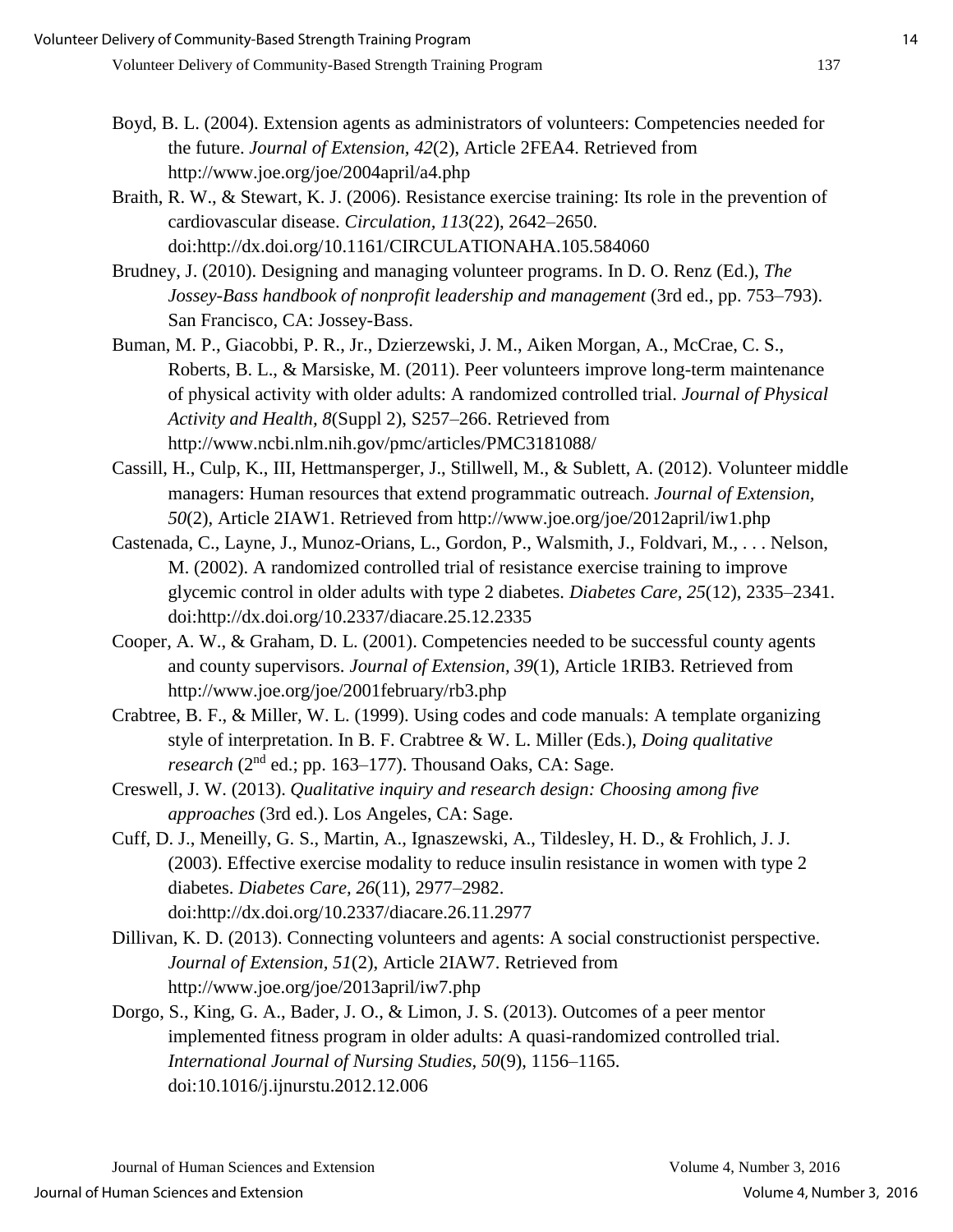- Fan, J. X., Wen, M., & Kowaleski-Jones, L. (2014). Rural-urban differences in objective and subjective measures of physical activity: Findings from the National Health and Nutrition Examination Survey (NHANES) 2003–2006. *Preventing Chronic Disease, 11*(E141), 1– 11. doi:10.5888/pcd11.140189
- Farris, E., McKinley, S., Ayres, J., Peters, J., & Brady, C. (2009). County-level Extension leadership: Understanding volunteer board member motivation. *Journal of Extension, 47*(5), Article 5RIB3. Retrieved from http://www.joe.org/joe/2009october/rb3.php
- Graff, L. (2006). Declining profit margin: When volunteers cost more than they return. *The International Journal of Volunteer Administration, 24*(1), 24–32. Retrieved from http://www.ijova.org/PDF/VOL24\_NO1/IJOVA\_VOL24\_NO1\_Profit\_Margin\_Linda\_G raff.pdf
- Healy, T. C., Peng, C., Haynes, M. S., McMahon, E. M., Botler, J. L., & Gross, L. (2008). The feasibility and effectiveness of translating A Matter of Balance into a volunteer lay leader model. *Journal of Applied Gerontology, 27*(1), 34–51. doi:10.1177/0733464807308620
- Jamison, I. (2003). Turnover and retention among volunteers in human service agencies. *Review of Public Personnel Administration, 23*(2), 114–132. doi:10.1177/0734371X03023002003
- Jones, C. A., Parker, T. S., Ahearn, M., Mishra, A. K., & Variyam, J. N. (2009). *Health status and health care access of farm and rural populations* (Bulletin No. 57). Washington, DC: United States Department of Agriculture, Economic Research Service. Retrieved from http://www.ers.usda.gov/media/155453/eib57\_1\_.pdf
- Kahn, E. B., Ramsey, L. T., Brownson, R. C., Heath, G. W., Howze, E. H., Powell, K. E., . . . Corso, P., and the Task Force on Community Preventive Services. (2002). The effectiveness of interventions to increase physical activity: A systematic review. *American Journal of Preventive Medicine, 22*(4S), 73–107. doi:10.1016/S0749- 3797(02)00434-8
- Kelley, G. A., & Kelley, K. S. (2000). Progressive resistance exercise and resting blood pressure: A meta-analysis of randomized controlled trials. *Hypertension, 35*(3), 838–843. doi:10.1161/01.HYP.35.3.838
- Kreutzer, K., & Jäger, U. (2011). Volunteering versus manageralism: Conflict over organizational identity in voluntary associations. *Nonprofit and Voluntary Sector Quarterly, 40*(4), 634–661. doi:10.1177/0899764010369386
- Lachenmayr, S., & Mackenzie, G. (2004). Building a foundation for systems change: Increasing access to physical activity programs for older adults. *Health Promotion Practice, 5*(4), 451–458. doi:10.1177/1524839903257312
- Layne, J. E., & Nelson, M. E. (1999). The effects of progressive resistance training on bone density: A review. *Medicine and Science in Sports and Exercise, 31*(1), 25–30. doi:10.1097/00005768-199901000-00006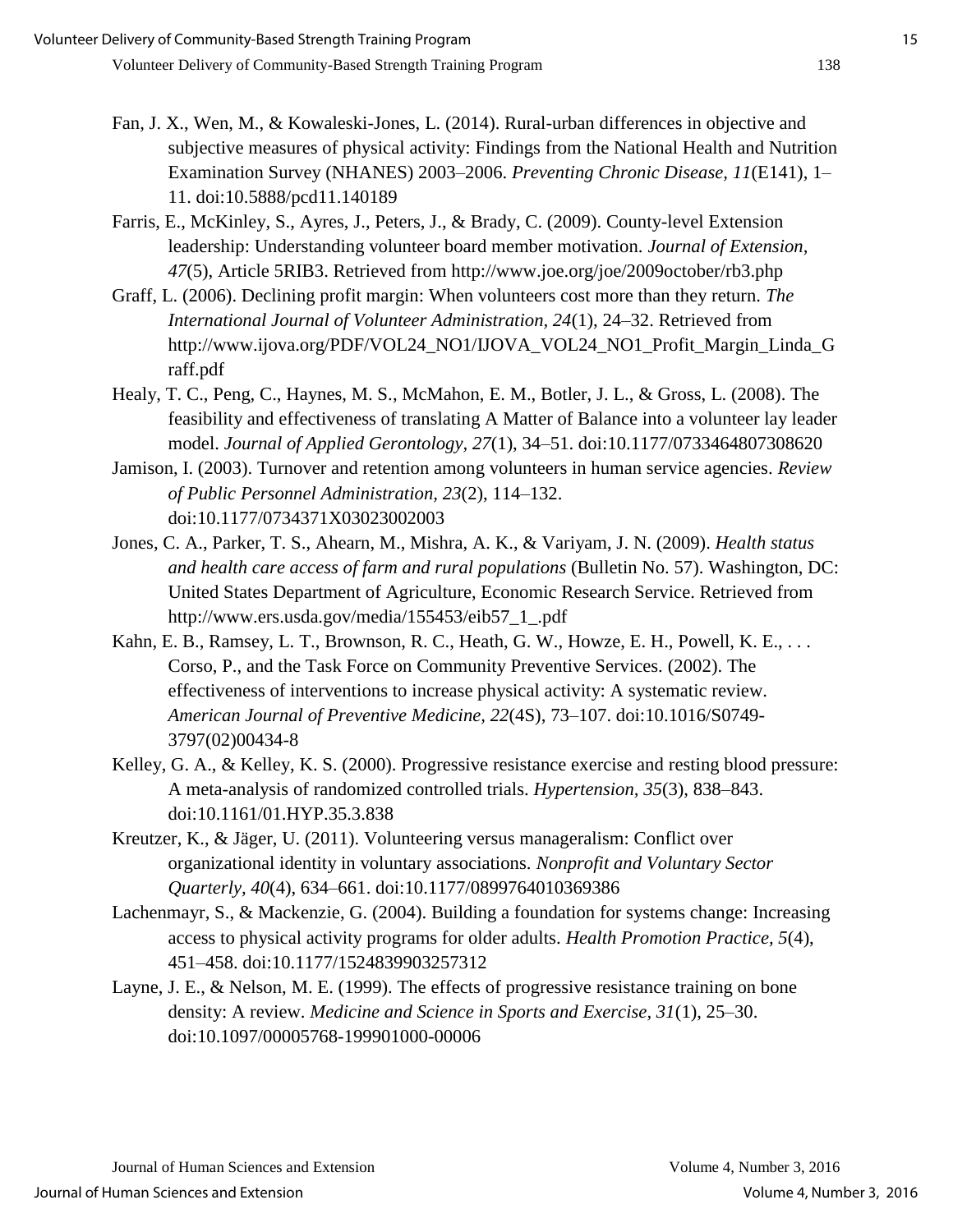- Layne, J. E., Sampson, S. E., Mallio, C. J., Hibberd, P. L., Griffith, J. L., Krupa Das, S., . . . Castaneda-Sceppa, C. (2008). Successful dissemination of a community-based strength training program for older adults by peer and professional leaders: The People Exercising Program. *Journal of the American Geriatrics Society, 56*(12), 2323–2329. doi:10.1111/j.1532-5415.2008.02010.x
- Lewin, S. A,, Dick, J., Pond, P., Zwarenstein, M., Aja, G., vanWyk, B., . . . Patrick, M. (2005). Lay health workers in primary and community health care: A systematic review of trials. *Cochrane Database of Systematic Reviews*. doi:10.1002/14651858.CD004015.pub2
- Lorig, K. R., Feigenbaum, P., Regan, C., Ung, E., Chastain, R. L., & Holman, H. R. (1986). A comparison of lay-taught and professional-taught arthritis self management courses. *The Journal of Rheumatology, 13*(4), 763–767.
- Lorig, K. R., Mazonson, P. D., & Holman, H. R. (1993). Evidence suggesting that health education for self-management in patients with chronic arthritis has sustained health benefits while reducing health care costs. *Arthritis and Rheumatism, 36*(4), 439–446. doi:10.1002/art.1780360403
- Lorig, K. R., Ritter, P. L., Laurent, D. D., & Fries, J. F. (2004). Long-term randomized controlled trials of tailored-print and small-group arthritis self-management interventions. *Medical Care, 42*(4), 346–354.
- Manetti, G., Bellucci, M., Como, E., & Bagnoli, L. (2015). Investing in volunteering: Measuring social returns of volunteer recruitment, training and management. *VOLUNTAS: International Journal of Voluntary and Nonprofit Organizations, 26*(5), 2104–2129. doi:10.1007/s11266-014-9497-3
- McAuley, E., Jerome, G. J., Marquez, D. X., Elvasky, S., & Blissmer, B. (2003). Exercise selfefficacy in older adults: Social, affective, and behavioral influences. *Annals of Behavioral Medicine, 25*(1), 1–7. doi:10.1207/S15324796ABM2501\_01
- Nelson, M. E., Fiatarone, M. A., Morganti, C. M., Trice, I., Greenberg, R. A., & Evans, W. J. (1994). Effects of high-intensity strength training on multiple risk factors for osteoporotic fractures: A randomized controlled trial. *Journal of the American Medical Association, 272*(24), 1909–1914. doi:10.1001/jama.1994.03520240037038
- Nelson, M. E., Rejeski, W. J., Blair, S. N., Duncan, P. W., Judge, J. O., King, A. C., . . . Castaneda-Sceppa, C. (2007). Physical activity and public health in older adults: Recommendation from the American College of Sports Medicine and the American Heart Association. *Circulation, 116*(9), 1094–1105. doi:http://dx.doi.org/10.1161/CIRCULATIONAHA.107.185650
- Nelson, M., & Seguin, R. (2005). *The StrongWomen Tool Kit*. Boston, MA: Tufts University.
- Onwuegbuzie, A. J., & Leech, N. L. (2007). A call for qualitative power analyses. *Quality & Quantity, 41*(1), 105–121. doi:10.1007/s11135-005-1098-1
- Peel, N. M., & Warburton, J. (2009). Using senior volunteers as peer educators: What is the evidence of effectiveness in falls prevention? *Australasian Journal on Ageing, 28*(1), 7– 11. doi:10.1111/j.1741-6612.2008.00320.x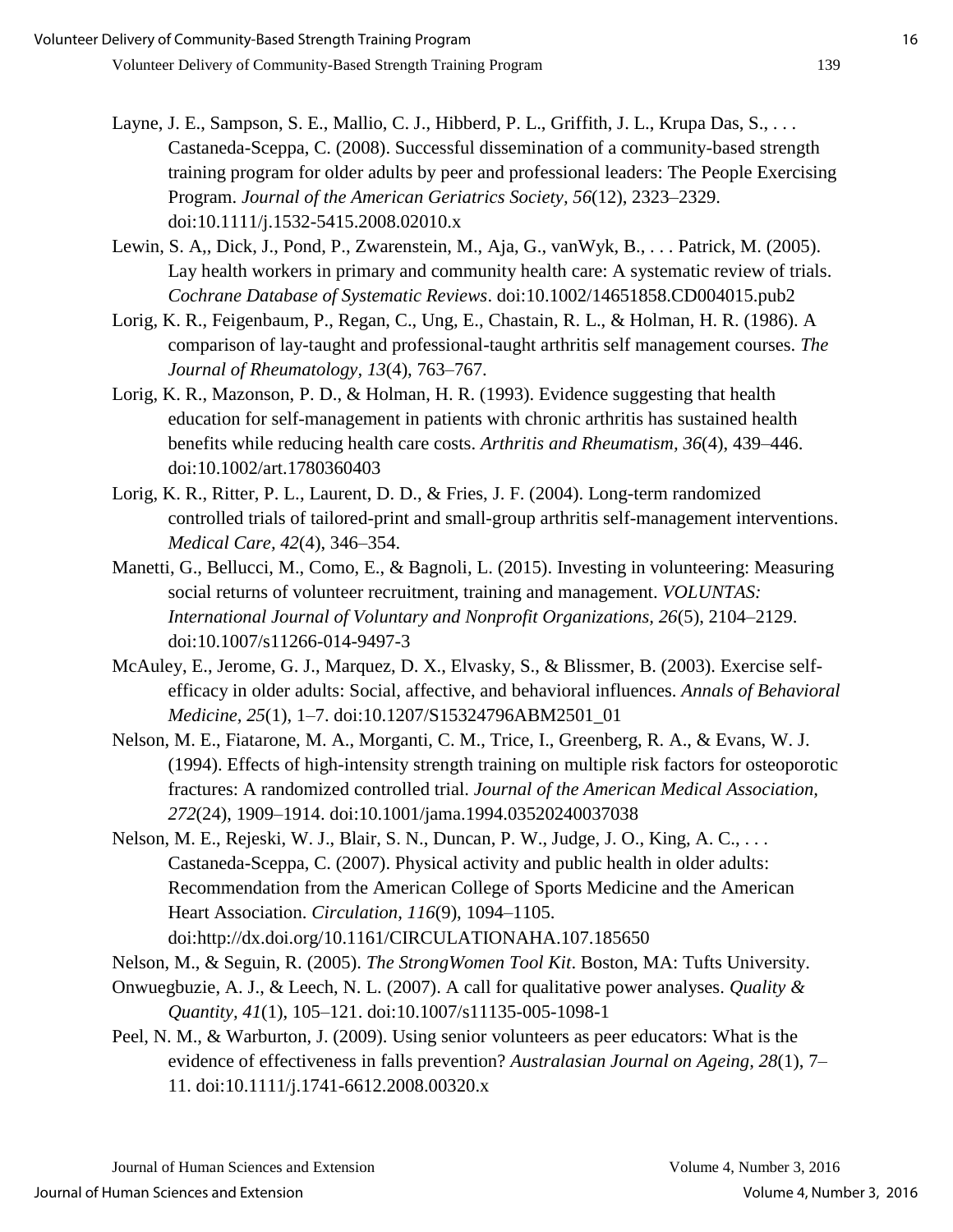- Plotnikoff, R. C., & Karunamuni, N. (2011). Steps towards permanently increasing physical activity in the population. *Current Opinion in Psychiatry, 24*(2), 162–167. doi:10.1097/YCO.0b013e3283438107
- Robertson, L., Hale, B., Waters, D., Hale, L., & Andrew, A. (2014). Community peer-led exercise groups: Reasons for success. *Internet Journal of Allied Health Sciences and Practice, 12*(2), Article 9. Retrieved from http://nsuworks.nova.edu/cgi/viewcontent.cgi?article=1483&context=ijahsp

Rogers, E. M. (2003). *Diffusion of innovations* (5th ed.). New York, NY: Free Press.

- Scheirer, M. A., & Dearing, J. W. (2011). An agenda for research on the sustainability of public health programs. *American Journal of Public Health, 101*(11), 2059–2067. doi:10.2105/AJPH.2011.300193
- Schoenborn, C. A., & Heyman, K. H. (2009). Health characteristics of adults aged 55 years and over: United States, 2004–2007. *National Health Statistics Reports* (Number 16)*.* Hyattsville, MD: National Center for Health Statistics.
- Schutzer, K. A., & Graves, B. S. (2004). Barriers and motivations to exercise in older adults. *Preventive Medicine, 39(5)*, 1056–1061. doi:10.1016/j.ypmed.2004.04.003
- Seevers, B. S., Baca, J. S., & VanLeeuwen, D. (2005). Training methods and needs related to volunteer management competencies of Extension 4-H youth development agents. *Journal of Extension, 43*(6), Article 6RIB3. Retrieved from http://www.joe.org/joe/2005december/rb3.php
- Seguin, R. A., Economos, C. D., Nelson, M. E., Hyatt, R., Palombo, R., & Reed, P. N. T. (2008). Design and national dissemination of the StrongWomen Community Strength Training Program. *Preventing Chronic Disease, 5*(1), 1–13. Retrieved from http://www.ncbi.nlm.nih.gov/pmc/articles/PMC2248774/
- Seguin, R. A., Heidkamp-Young, E., Kuder, J., & Nelson, M. E. (2012). Improved physical fitness among older female participants in a nationally disseminated, community-based exercise program. *Health Education & Behavior, 39*(2), 183–190. doi:10.1177/1090198111426768
- Seguin, R. A., Palombo, R., Economos, C. D., Hyatt, R., Kuder, J., & Nelson, M. E. (2008). Factors related to leader implementation of a nationally disseminated community-based exercise program: A cross-sectional study. *International Journal of Behavioral Nutrition and Physical Activity, 5*(62), 1–12. doi:10.1186/1479-5868-5-62
- Smith, M. L., Ahn, S. N., Sharkey, J. R., Horel, S., Mier, N., & Ory, M. G. (2012). Successful falls prevention programming for older adults in Texas: Rural–urban variations. *Journal of Applied Gerontology, 31*(1), 3–27. doi:10.1177/0733464810378407
- Snider, A. (1985). The dynamic tension: Professionals and volunteers. *Journal of Extension, 23*(3), Article 3FEA2. Retrieved from http://www.joe.org/joe/1985fall/sa2.php
- Sobel, D. S., Lorig, K. R., & Hobbs, M. (2002). Chronic Disease Self-Management Program: From development to dissemination. *The Permanente Journal, 6*(2), 15–22. Retrieved from https://www.thepermanentejournal.org/files/Spring2002/selfmanage.pdf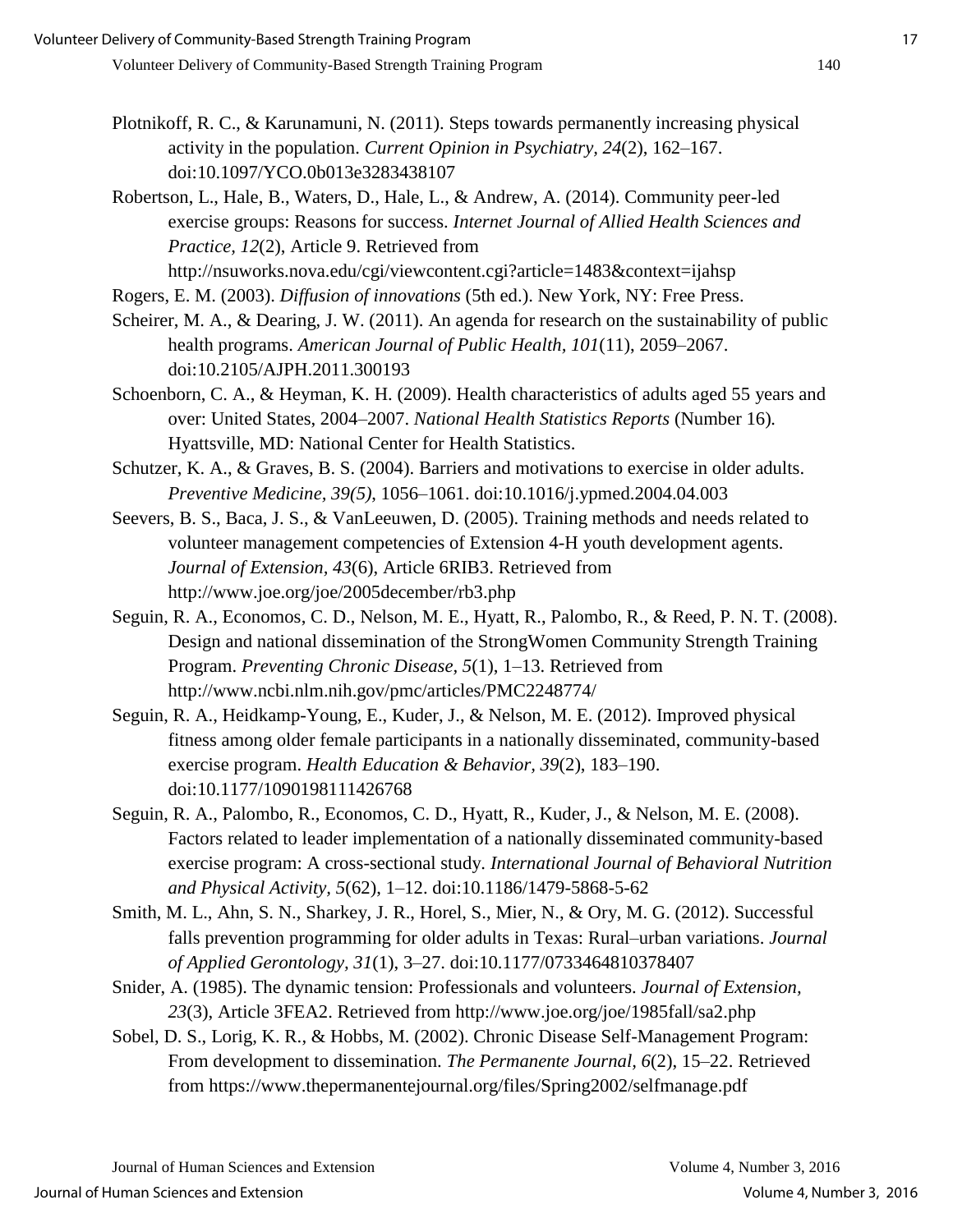- Stirman, S. W., Kimberly, J., Cook, N., Calloway, A., Castro, F., & Charns, M. (2012). The sustainability of new programs and innovations: A review of the empirical literature and recommendations for future research. *Implementation Science, 7*(17), 1–19. doi:10.1186/1748-5908-7-17
- Streubert, H. J., & Carpenter, D. R. (2010). *Qualitative research in nursing: Advancing the humanistic imperative* (5th ed.). Philadelphia, PA: Lippincott Williams & Wilkins.
- Studer, S., & von Schnurbein, G. (2013). Organizational factors affecting volunteers: A literature review on volunteer coordination. *VOLUNTAS: International Journal of Voluntary and Nonprofit Organizations, 24*(2), 403–440. doi:10.1007/s11266-012-9268-y
- Turner, B., Kennedy, A., Kendall, M., & Muenchberger, H. (2014). Supporting the growth of peer-professional workforces in healthcare settings: An evaluation of a targeted training approach for volunteer leaders of the STEPS Program. *Disability and Rehabilitation, 36*(14), 1219–1226. doi:10.3109/09638288.2013.845251
- University of Arkansas System Division of Agriculture. (2015). *Rural profile of Arkansas: Social and economic trends affecting rural Arkansas*. Little Rock, AR: University of Arkansas Cooperative Extension Service Printing Services. Retrieved from https://www.uaex.edu/publications/pdf/MP-531.pdf
- U.S. Department of Agriculture, Economic Research Service. (2014). *Rural America at a glance: 2014 edition* (Brief No. 26). Washington, DC: United States Department of Agriculture, Economic Research Service. Retrieved from http://www.ers.usda.gov/media/1697681/eb26.pdf
- U.S. Department of Health and Human Services, Health Resources and Services Administration, Bureau of Health Professions. (2007). Community Health Worker National Workforce Study. Retrieved from http://bhpr.hrsa.gov/healthworkforce/reports/chwstudy2007.pdf
- Warburton, D. E. R., Gledhill, N., & Quinney, A. (2001). The effects of changes in musculoskeletal fitness on health. *Canadian Journal of Applied Physiology, 26*(2), 161– 216. doi:10.1139/h01-012
- Washburn, L. T., Cornell, C. E., Phillips, M., Felix, H., & Traywick, L. (2014). Strength training in community settings: Impact of lay leaders on program access and sustainability for rural older adults. *Journal of Physical Activity & Health, 11(7)*, 1408–1414. doi:http://dx.doi.org/10.1123/jpah.2013-0007
- Washburn, L. T., Cornell, C. E., Traywick, L., Felix, H. C., & Phillips, M. (2015). Motivations of volunteer leaders in an Extension exercise program. *Journal of Extension, 53*(6), Article 6FEA5. Retrieved from http://www.joe.org/joe/2015december/a5.php
- Werner, D., Teufel, J., & Brown, S. L. (2014). Evaluation of a peer-led, low-intensity physical activity program for older adults. *American Journal of Health Education, 45*(3), 133– 141. doi:10.1080/19325037.2014.893851